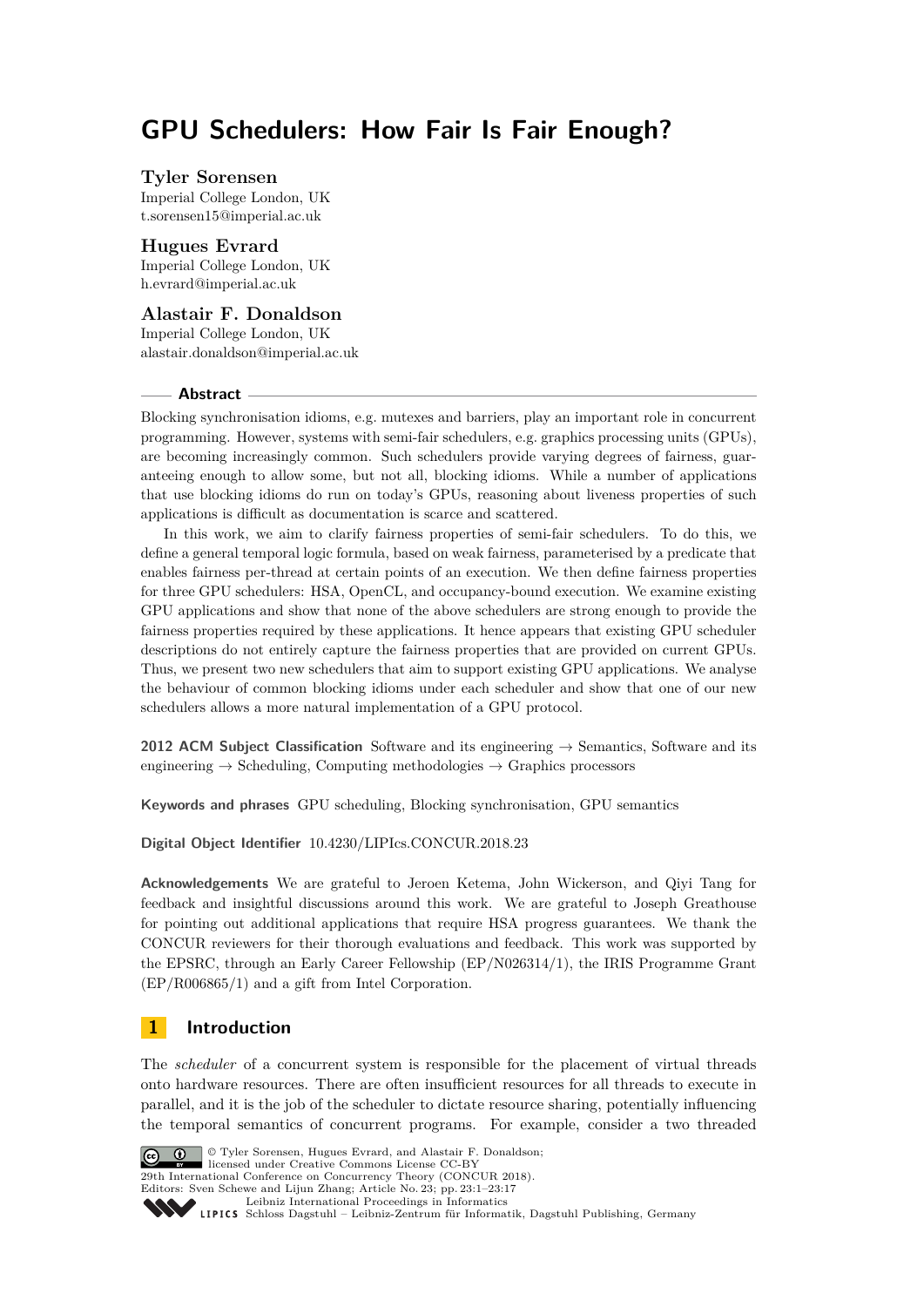## **23:2 GPU Schedulers: How Fair Is Fair Enough?**

program where thread 0 waits for thread 1 to set a flag. If the scheduler never allows thread 1 to execute then the program will hang due to starvation. Thus, to reason about liveness properties, developers must understand the *fairness* guarantees provided by the scheduler.

GPUs are highly parallel co-processors found in many devices, from mobile phones to super computers. While these devices initially accelerated graphics computations, the last ten years have seen a strong push towards supporting general purpose computation on GPUs. Today, through programming models such as OpenCL [\[11\]](#page-15-0), CUDA [\[15\]](#page-15-1), and HSA [\[8\]](#page-15-2) we have mature frameworks to execute C-like programs on GPUs.

Current GPU programming models offer a compelling case study for schedulers for three reasons: (1) some blocking idioms, e.g. barriers, are known to hang due to starvation on current GPUs [\[20\]](#page-15-3); (2) other blocking idioms, e.g. mutexes, run without starvation on current GPUs; yet (3) documentation for some GPU programming models explicitly states that no guarantees are provided, while others state only minimal guarantees that are insufficient to ensure starvation-freedom even for mutexes. Because GPU schedulers are embedded in closed proprietary frameworks, we do not look at concrete scheduling logic, but instead aim to derive formal fairness guarantees from prose documentation and observed behaviours.

GPUs have a hierarchical programming model: in OpenCL threads are partitioned into *workgroups*. Threads in the same workgroup can synchronise via intrinsic instructions (e.g. the OpenCL barrier instruction [\[10,](#page-15-4) p. 99]). Yet, despite practical use cases (see Section [4\)](#page-9-0), there are no such intrinsics for inter-workgroup synchronisation. Instead, inter-workgroup synchronisation is achieved by building constructs, e.g. mutexes, using finer-grained primitives, e.g. atomic read-modify-write instructions (RMWs). However, reasoning about such constructs is difficult as inter-workgroup thread interactions are relatively unstudied, especially in relation to fairness. Given this, we focus only on inter-workgroup interactions and threads will be assumed to be in disjoint workgroups. Under this constraint, it is cumbersome to use the word *workgroup*. Because we can think of a workgroup as being a "composite thread", we henceforth use the word *thread* to mean *workgroup*.

**The unfair OpenCL scheduler and non-blocking programs.** OpenCL is a programming model for parallel systems with wide support for GPUs. Due to scheduling concerns, OpenCL disallows all blocking synchronisation, stating [\[11,](#page-15-0) p. 29]: "A conforming implementation may choose to serialize the [threads] so a correct algorithm cannot assume that [threads] will execute in parallel. There is no safe and portable way to synchronize across the independent execution of [threads] . . . ." Such weak guarantees are acceptable for many GPU programs, e.g. matrix multiplication, as they are *non-blocking*. That is, these programs will terminate under an *unfair* scheduler, i.e. a scheduler that provides no fairness guarantees.

**Blocking idioms and fair schedulers.** On the other hand, there are many useful *blocking* synchronisation idioms, which require fairness properties from the scheduler to ensure starvation-freedom. Three common examples of blocking idioms considered throughout this work, *barrier*, *mutex* and *producer-consumer (PC)*, are described in Table [1.](#page-2-0) Intuitively, a *fair* scheduler provides the guarantee that any thread that is able to execute will eventually execute. Fair schedulers are able to guarantee starvation-freedom for the idioms of Table [1.](#page-2-0)

# **1.1 Semi-fair schedulers: HSA and occupancy-bound execution**

We have described two schedulers: fair and unfair, under which starvation-freedom for blocking idioms is either always or never guaranteed. However, some GPU programming models have *semi-fair* schedulers, under which starvation-freedom is guaranteed for only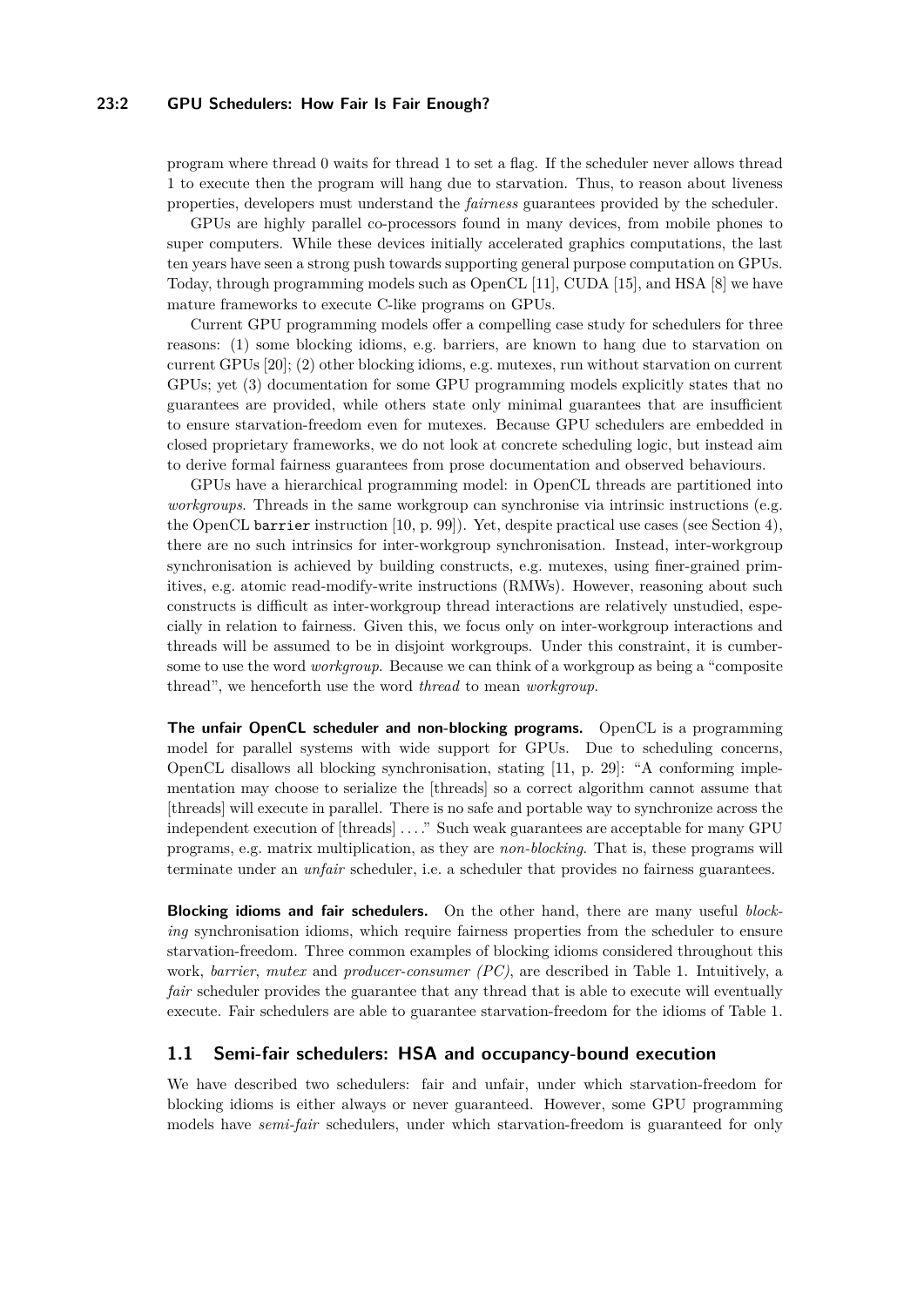| <b>Barrier</b>                                             | Mutex                                                                         | Producer-consumer (PC)                                                 |  |
|------------------------------------------------------------|-------------------------------------------------------------------------------|------------------------------------------------------------------------|--|
| Aligns the execution of all<br>participating threads:<br>a | Provides mutual exclusion for a<br>critical section. A thread <i>acquires</i> | Provides a handshake between<br>threads. A <i>producer</i> thread pre- |  |
| thread waits at the barrier                                | the mutex before executing the                                                | pares some data and then sets a                                        |  |
| until all threads have reached                             | critical section, ensuring exclusive                                          | flag. A <i>consumer</i> thread waits                                   |  |
| the barrier. Blocking, as a                                | access. Upon leaving, the mutex                                               | until the flag value is observed                                       |  |
| thread waiting at the barrier                              | is released. Blocking, as a thread                                            | and then reads the data. Block-                                        |  |
| relies on the other threads                                | waiting to acquire relies on the                                              | ing, as the consumer thread re-                                        |  |
| to make enough progress to                                 | the thread in the critical section                                            | lies on the the producer thread                                        |  |
| also reach the barrier.                                    | to eventually release the mutex.                                              | to eventually set the flag.                                            |  |

<span id="page-2-0"></span>**Table 1** Blocking synchronisation constructs considered in this work.

<span id="page-2-1"></span>**Table 2** Blocking synchronisation idioms guaranteed starvation-freedom under various schedulers.

|         | fair | HSA     | OBE               | unfair (e.g. $OpenCL$ ) |
|---------|------|---------|-------------------|-------------------------|
| barrier | ves  | no      | occupancy-limited | $\mathbf{n}\mathbf{o}$  |
| mutex   | ves  | no      | ves               | no                      |
| PС      | ves  | one-way | occupancy-limited | $\mathbf{n}\mathbf{o}$  |

some blocking idioms. We describe two such schedulers and informally analyse the idioms of Table [1](#page-2-0) under these schedulers (summarised in Table [2\)](#page-2-1). If starvation-freedom is guaranteed for all threads executing idiom *i* under scheduler *s* then we say that *i* is *allowed* under *s*.

Similar to OpenCL, Heterogeneous System Architecture (HSA) is a parallel programming model designed to efficiently target GPUs [\[8\]](#page-15-2). Unlike OpenCL however, the HSA scheduler conditionally allows blocking between threads based on *thread ids*, a unique contiguous natural number assigned to each thread. Namely, thread B can block thread A, if: "[thread] A comes after B in [thread] flattened id order" [\[8,](#page-15-2) p. 46]. Under this scheduler: a barrier is *not* allowed, as all threads wait on all other threads regardless of id; a mutex is *not* allowed, as the ids of threads are not considered when acquiring or releasing the mutex; PC is *conditionally* allowed *if* the producer has a lower id than the consumer.

*Occupancy-bound execution* (OBE) is a pragmatic GPU execution model that aims to capture the guarantees that current GPUs have been shown experimentally to provide [\[20\]](#page-15-3). While OBE is not officially supported, many GPU programs (discussed in Section [4\)](#page-9-0) depend on its guarantees. OBE guarantees fairness among the threads that are currently *occupant* (i.e., are actively executing) on the hardware resources. The fairness properties are described as [\[20,](#page-15-3) p. 5]: "A [thread that has executed at least one instruction] is guaranteed to eventually be scheduled for further execution on the GPU." Under this scheduler: a barrier is *not* allowed, as all threads wait on all other threads regardless of whether they have been scheduled previously; a mutex *is* allowed, as a thread that has previously acquired a mutex will be fairly scheduled such that it eventually releases the mutex; PC is *not* allowed, as there is no guarantee that the producer will be scheduled relative to the consumer.

While general barrier and PC idioms are not allowed under OBE, constrained variants have been shown to be allowed by using an occupancy discovery protocol [\[20\]](#page-15-3) (described in Section [5.1\)](#page-12-0). The protocol works by identifying a subset of threads that have been observed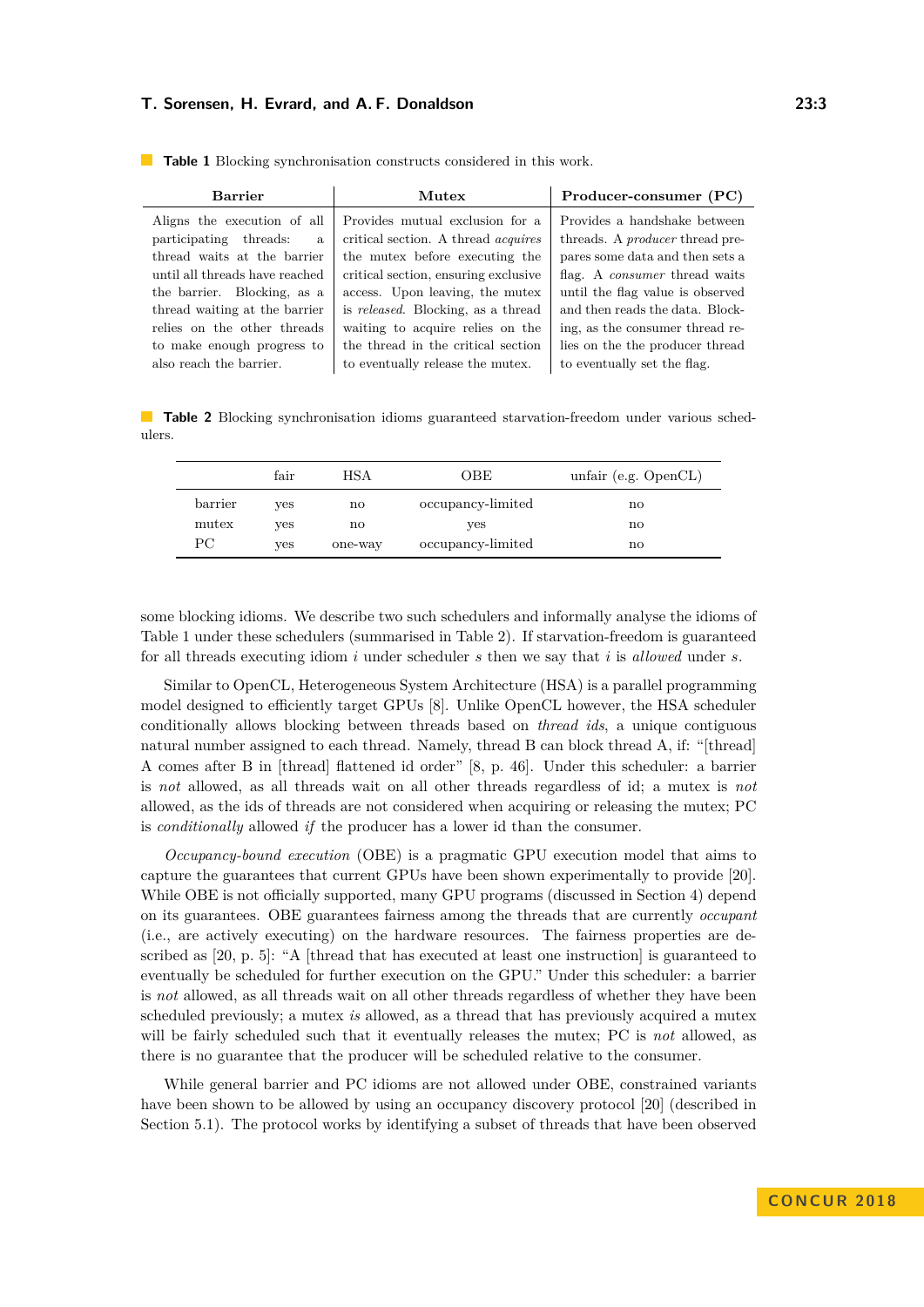## **23:4 GPU Schedulers: How Fair Is Fair Enough?**

to take an execution step, i.e. it *discovers* a set of co-occupant threads<sup>[1](#page-3-0)</sup>. Barrier and PC idioms are then able to synchronise threads that have been discovered; thus we say OBE allows *occupancy-limited* variants of these idioms.

It is worth noticing that the two variants of PC shown in Table [2](#page-2-1) (occupancy-limited and one-way) are incomparable. That is, one-way is not occupancy-limited, as the OBE scheduler makes no guarantees about threads with lower ids being scheduled before threads with higher ids. Similarly, occupancy-limited is not one-way, as the OBE scheduler allows bi-directional PC synchronisation if both threads have been observed to be co-occupant.

 $\triangleright$  Remark (CUDA). Like OpenCL, CUDA gives no scheduling guarantees, stating [\[15,](#page-15-1) p. 11]: "[Threads] are required to execute independently: It must be possible to execute them in any order, in parallel or in series." Still, some CUDA programs rely on OBE or HSA guarantees (see Section 4). The recent version 9 of CUDA introduces *cooperative groups* [\[15,](#page-15-1) app. C], which provide primitive barriers between programmer specified threads. Because only barriers are provided, we do not consider cooperative groups. Indeed, we aim to reason about fine-grained fairness guarantees, as required by general blocking synchronisation.

## **1.2 Contributions and outline**

The results of Table [2](#page-2-1) raise the following points, which we aim to address:

- **1.** The temporal correctness of common blocking idioms varies under different GPU schedulers; however, we are unaware of any formal scheduler descriptions that are able to validate these observations.
- **2.** Two GPU models, HSA and OBE, have schedulers that are incomparable. However, for each scheduler, there are real programs that rely on its scheduling guarantees. Thus, neither of these schedulers captures all of the guarantees observed on today's GPUs.

To address (1), we develop a formalisation, based on weak fairness, for describing the fairness guarantees of semi-fair schedulers. This formula is parameterised by a *thread fairness criterion* (TFC), a predicate over a thread and the program state, that can be tuned to provide a desired degree of fairness. We illustrate our ideas by defining thread fairness criteria for HSA and OBE (Section [3\)](#page-7-0).

To address (2), we first substantiate the claim by examining blocking GPU programs that run on current GPUs. We show that there are real programs that rely on HSA guarantees, as well as programs that rely on OBE guarantees (Section [4\)](#page-9-0). That is, neither the HSA nor the OBE schedulers entirely capture guarantees on which existing GPUs applications rely.

Thus, we define fairness properties for two new schedulers: *HSA+OBE*, a combination of HSA and OBE, and *LOBE* (linear OBE), an intuitive strengthening of OBE based on contiguous thread ids. Both provide the guarantees required by current programs (Section [5\)](#page-11-0), however we argue that LOBE corresponds to a more intuitive scheduler. We then present an optimisation to the occupancy discovery protocol [\[20\]](#page-15-3) that exploits exclusive LOBE guarantees (Section [5.1\)](#page-12-0). The schedulers we discuss are summarised in Figure [1.](#page-4-0)

To summarise, our contributions are as follows:

We formalise the notion of semi-fair schedulers using a temporal logic formula and use this definition to describe the HSA and OBE GPU schedulers (Section [3\)](#page-7-0).

<span id="page-3-0"></span><sup>1</sup> Some prior work uses *co-occupant* to describe the over-subscription of threads (workgroups) on a physical GPU core. In this work, we use *co-occupant* to mean threads (workgroups) that are logically executed in parallel on the GPU, potentially spanning many physical cores.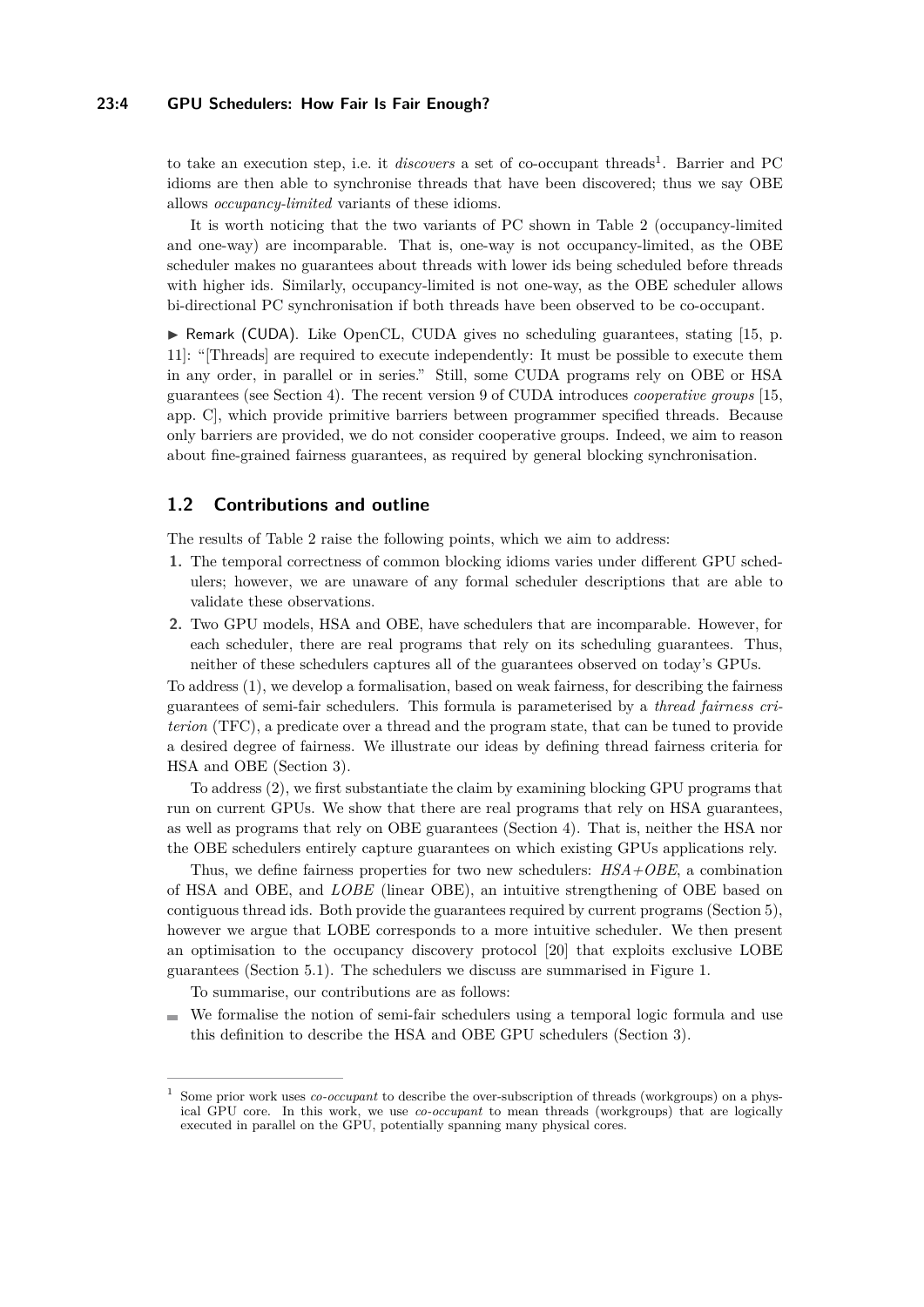<span id="page-4-0"></span>

| fairness guarantees<br>stronger<br>weaker |              |             | <b>HSA</b>                                                                 |                                        |
|-------------------------------------------|--------------|-------------|----------------------------------------------------------------------------|----------------------------------------|
| W. Fairness                               | <b>LOBE</b>  | $HSA+OBE$   | $\neg \exists t' \in T : (t' < t) \land en(t')$<br>$1$ -way PC (Example 4) | Unfair                                 |
| (Example 6)                               | (Example. 6) | (Section 5) | OBE<br>$\oint e x(t)$                                                      | False<br>CUDA reduction<br>(Section 4) |
|                                           |              |             | mutex and disc. barrier<br>(Examples 3 and 6)                              |                                        |

**Figure 1** The semi-fair schedulers we define in this work from strongest to weakest. The first line in the box shows the scheduler's TFC (over a thread *t*), followed by the idiom(s) allowed under the scheduler and where the idiom is analysed. For any scheduler: any idiom to the right of a scheduler is allowed by the scheduler and any idiom to the left is disallowed. HSA and OBE are vertically aligned as they are not comparable.

- We examine blocking GPU applications and show that no existing GPU scheduler definition is strong enough to describe the guarantees required by all such programs (Section [4\)](#page-9-0).
- We present two new semi-fair schedulers that meet the requirements of current blocking GPU programs: HSA+OBE and LOBE (Section [5\)](#page-11-0). LOBE is shown to provide a more natural implementation of a GPU protocol (Section [5.1\)](#page-12-0).

We have discussed related work on programming models and GPU schedules above, while applications that depend on specific schedulers are surveyed in Section [4.](#page-9-0)

# **2 Background**

# <span id="page-4-1"></span>**2.1 GPU programming**

GPU programming models provide a hierarchical thread organisation. A GPU program, or a *kernel*, is executed by a set of workgroups, which we refer to as threads for convenience. Threads have access to a thread id, which can be used to partition inputs of data-parallel programs. We assume these constraints, which are common to GPU applications:

- **1.** *Termination*: Programs are expected to terminate under a fair scheduler. GPU programs generally terminate, and in fact, they get killed by the OS if they execute for too long [\[19\]](#page-15-5).
- **2.** *Static thread count*: while dynamic thread creation has recently become available, e.g. nested parallelism [\[11,](#page-15-0) p. 30], we believe static parallelism should be studied first.
- **3.** *Deterministic threads*: we assume that the scheduler is the only source of nondeterminism; the computation performed by a thread depends only on the program input and the order in which threads interleave. This is the case for all GPU programs examined.
- **4.** *Enabled threads*: we assume all threads are *enabled*, i.e. able to be executed, at the beginning of the program and do not cease to be enabled until they terminate. While some systems contain scheduler-aware intrinsics, e.g. condition variables [\[3\]](#page-14-0), GPU programming models do not. As a result, the idioms of Table [1](#page-2-0) are implemented using atomic operations and busy-waiting, which do not change whether a thread is enabled or not.
- **5.** *Sequential consistency*: while GPUs have relaxed memory models (e.g. see [\[18\]](#page-15-6)), we believe scheduling under the interleaving model should be understood first.

# **2.2 Formal program reasoning**

A *sequential* program is a sequence of instructions and its behaviour can be reasoned about by step-wise execution of instructions. We do not provide instruction-level semantics, but examples can be found in the literature (e.g. for GPUs, see [\[4\]](#page-15-7)). A *concurrent* program is the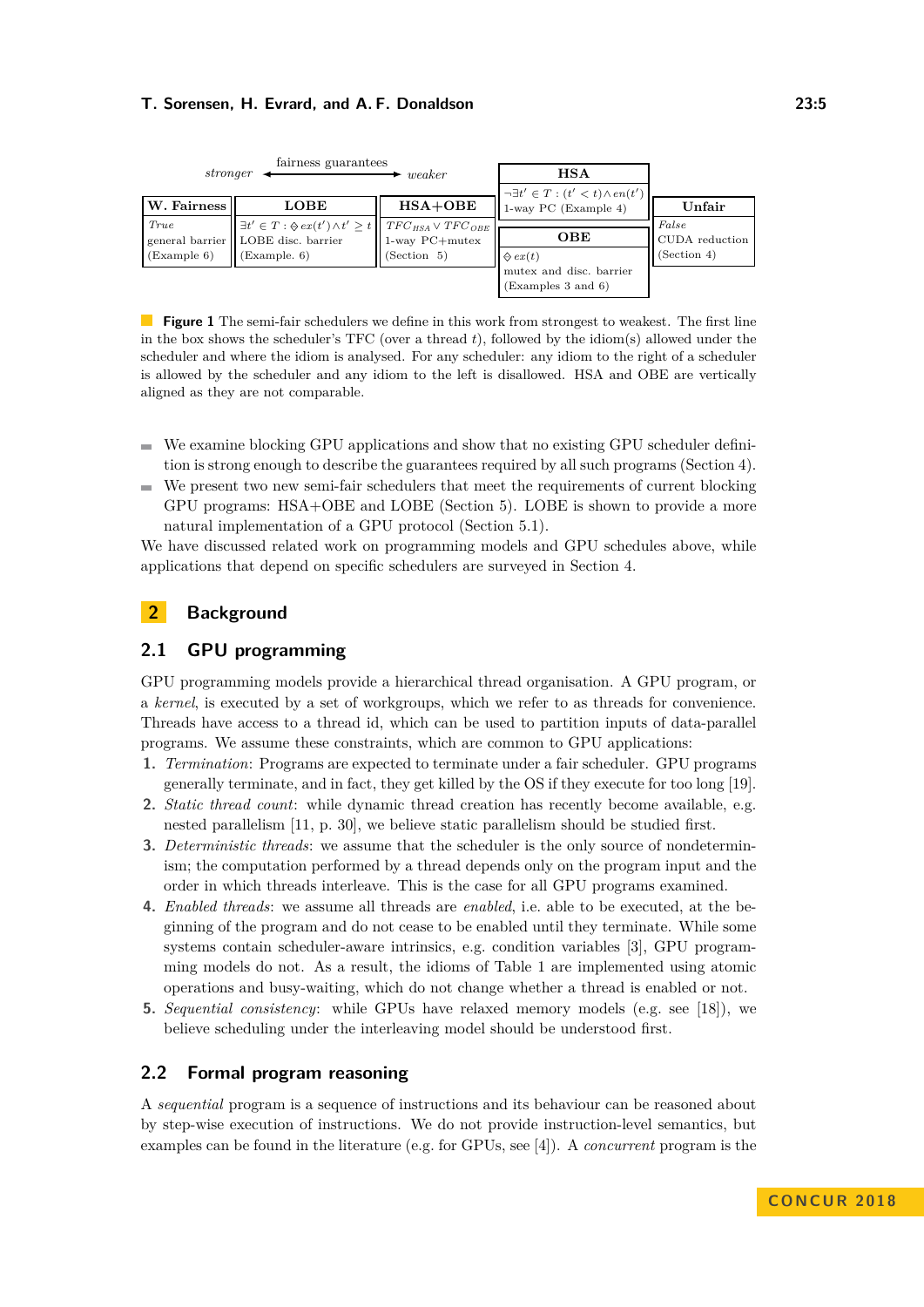## **23:6 GPU Schedulers: How Fair Is Fair Enough?**

<span id="page-5-0"></span>

**Figure 2** Two threaded mutex idiom (a) program code and (b) corresponding LTS.

parallel composition of *n* sequential programs, for some  $n > 1$ . The set  $T = \{0, 1, \ldots, n-1\}$ provides a unique id for each thread, often called the *tid*. The behaviour of a concurrent program is defined by all possible *interleavings* of atomic (i.e. indivisible) instructions executed by the threads. Let *A* be the set of available atomic instructions.

For example, Figure [2a](#page-5-0) shows two sequential programs, thread0 (with tid of 0) and thread1 (with tid of 1), which both have access to a shared mutex object (initially 0). The set *A* of atomic instructions is  $\{CAS(m,old,new), store(m,v)\}$ , whose semantics are as follows:

- $CAS(m,old,new)$  atomically checks whether the value of m is equal to old. If so,  $\mathcal{L}^{\mathcal{L}}$ updates the value to new and returns true (T). Otherwise returns false (F).
- store( $m, v$ ) atomically stores the value of v to  $m$ .  $\mathcal{L}_{\mathcal{A}}$

Using these two instructions, Figure [2a](#page-5-0) implements a simple mutex idiom, in which each thread loops trying to acquire a mutex (via the CAS instruction), and then immediately releases the mutex (via the store instruction). While other mutex implementations exist, e.g. see [\[7,](#page-15-8) ch. 7.2], the blocking behaviour shown in Figure [2a](#page-5-0) is idiomatic to mutexes.

**Labelled transition systems.** To reason about concurrent programs, we can use use a *labelled transition system* (LTS). Formally, an LTS *L* is a 4-tuple  $(S, I, L, \rightarrow)$  where

- $S$  is a finite set of states, with *I* ⊆ *S* the set of initial states. A state contains values for all program variables and a program counter for each thread.
- $L \subseteq T \times A$  is a set of labels. A label is a pair  $(t, a)$  consisting of a thread id  $t \in T$  and  $\blacksquare$ an atomic instruction  $a \in A$ .
- $\rightarrow \subseteq S \times L \times S$  is a transition relation. For convenience, given  $(p, (t, a), q) \in \rightarrow$ , we write  $\overline{\phantom{a}}$  $p \stackrel{t}{\rightarrow} q$ . This is not ambiguous as we consider only per-thread deterministic programs. We use dot notation to refer to members of the tuple; e.g., given  $\alpha \in \rightarrow$ , we write  $\alpha.t$  to refer to the thread id component of *α*.

Given a concurrent program, the LTS can be constructed iteratively. A start state *s* is created with program initial values (0 unless stated otherwise). For each thread  $t \in T$ , the next instruction  $a \in A$  is executed to create state s' to explore. L is updated to include  $(t, a)$  and  $(s, (t, a), s')$  is added to  $\rightarrow$ . This process iterates until there are no more states to explore. We show the LTS for the program of Figure [2a](#page-5-0) in Figure [2b.](#page-5-0) For ease of presentation, we omit state program values; labels show the thread id followed by the atomic action. If the action has a return value (e.g. CAS), it is shown following the action.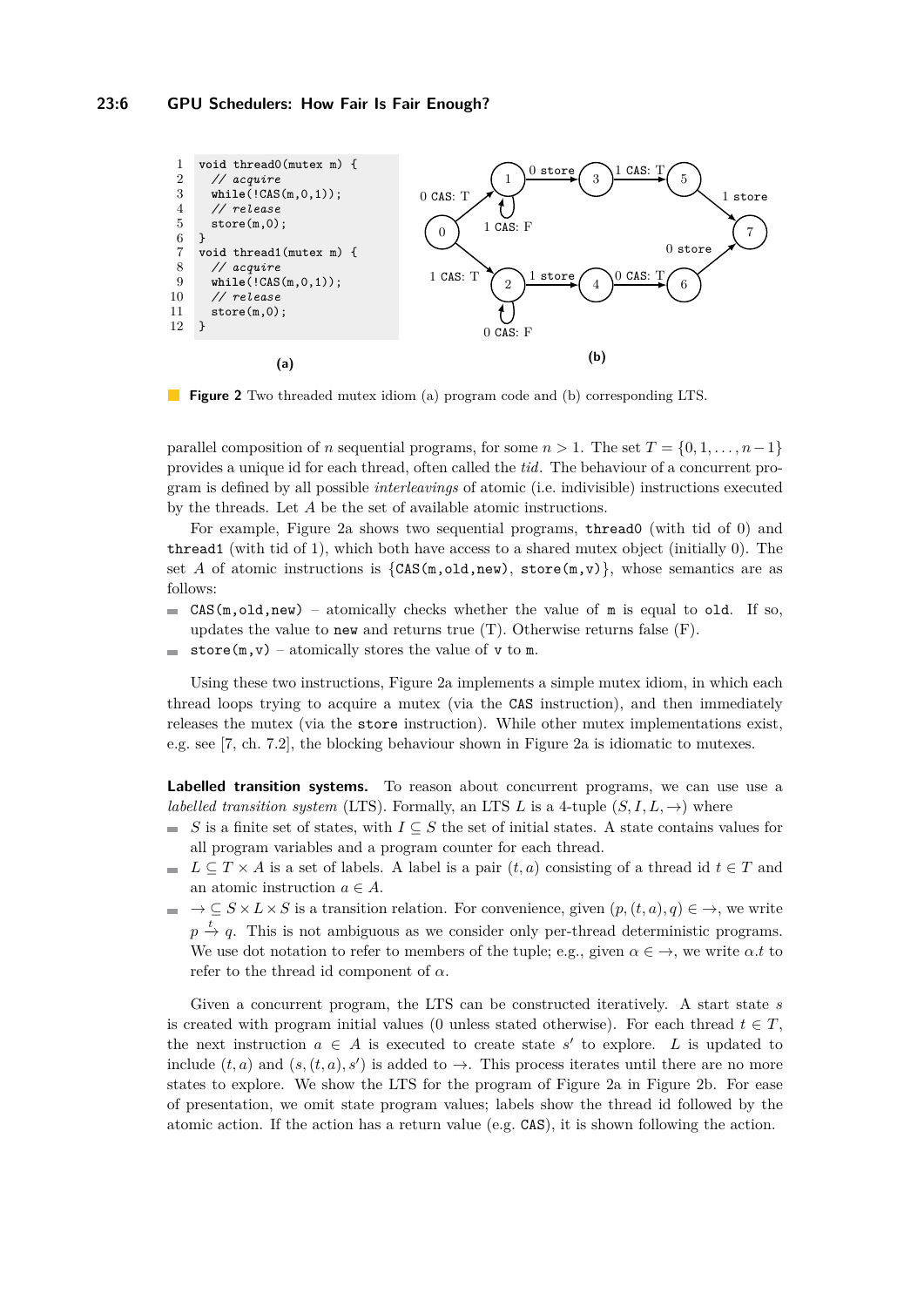For a thread id  $t \in T$  and state  $p \in S$ , we say that *t* is *enabled* in *p*, and write  $en(p, t)$ , if there exists a state  $q \in S$  such that  $p \stackrel{t}{\rightarrow} q$ . We call  $p$  a *terminal* state, and write *terminal*(*p*), if no thread is enabled in *p*; that is,  $\neg en(p, t)$  holds for all  $t \in T$ . Intuitively,  $en(p, t)$  states that it is possible for a thread  $t$  to take a step at state  $p$  and  $terminal(p)$  states that all threads have completed execution at state *p*. The program constraints of Section [2.1](#page-4-1) ensure that all threads are enabled until their termination.

<span id="page-6-1"></span>**Program executions and temporal logic.** The executions *E* of a concurrent program are all possible *paths* through its LTS. Formally, a path  $z \in E$  is a (possibly infinite) sequence of transitions:  $\alpha_0 \alpha_1 \ldots$ , with each  $\alpha_i \in \rightarrow$ , such that: the path starts in an initial state, i.e.  $\alpha_0 \cdot p \in I$ ; adjacent transitions are connected, i.e.  $\alpha_i \cdot q = \alpha_{i+1} \cdot p$ ; and if the path is finite, with *n* transitions, then it leads to a terminal state, i.e.  $terminal(\alpha_{n-1}.q)$ .

I Remark (Infinite paths). Because we assume programs terminate under fair scheduling (Section [2.1\)](#page-4-1), infinite paths are discarded by the fair scheduler, but not necessarily by semifair schedulers. Indeed, these infinite paths allow us to distinguish semi-fair schedulers.

Given a path *z* and a transition  $\alpha_i$  in *z*,  $pre(\alpha_i, z)$  is used to denote the transitions up to, and including, *i* of *z*, that is,  $\alpha_0 \alpha_1 \ldots \alpha_i$ . Similarly,  $post(\alpha_i, z)$  is used to denote the (potentially infinite) transitions of *z* from  $\alpha_i$ , that is,  $\alpha_i \alpha_{i+1} \ldots$  For convenience, we use  $en(\alpha, t)$  to denote  $en(\alpha, p, t)$  and *terminal*( $\alpha$ ) to denote *terminal*( $\alpha, q$ ). Finally, we define a new predicate  $ex(\alpha, t)$  which holds if and only if  $t = \alpha.t$ . Intuitively,  $ex(\alpha, t)$  indicates that thread *t* executes the transition  $\alpha$ .

The notion of executions *E* over an LTS allows reasoning about *liveness* properties of programs. However, the full LTS may yield paths that realistic schedulers would exclude, illustrated in Example [1.](#page-6-0) Thus, fairness properties, provided by the scheduler, are modelled as a *filter* over the paths in *E*.

<span id="page-6-0"></span>► **Example 1** (Mutex without fairness). The two-threaded mutex LTS given in Figure [2b](#page-5-0) shows that it is possible for a thread to loop indefinitely waiting to acquire the mutex if the other thread is in the critical section, as seen in states 1 and 2. Developers with experience writing concurrent programs for traditional CPUs know that on most systems, these nonterminating paths do not occur in practice!

Fairness filters and liveness properties can be expressed using *temporal logic*. For a path *z* and a transition  $\alpha$  in *z*, temporal logic allows reasoning over  $post(\alpha, z)$  and  $pre(\alpha, z)$ , i.e. reasoning about future and past behaviours. Following the classic definitions of fairness, linear time temporal logic (LTL), is used in this work (see, e.g. [\[2,](#page-14-1) ch. 5] for an in-depth treatment of LTL). For ease of presentation, a less common operator,  $\Diamond$ , from past-time temporal logic (which has the same expressiveness as LTL [\[12\]](#page-15-9)) is used. Temporal operators are evaluated with respect to *z* (a path) and  $\alpha$  (a transition) in *z*. They take a formula  $\phi$ , which is either another temporal formula or a transition predicate, ranging over  $\alpha$ .p,  $\alpha$ .t, or  $\alpha$ *.q* (e.g. *terminal*). The three temporal operators used in this work are:

- The global operator  $\Box$ , which states that  $\phi$  must hold for all  $\alpha' \in post(\alpha, z)$ .
- The future operator  $\Diamond$ , which states that  $\phi$  must hold for at least one  $\alpha' \in post(\alpha, z)$ .
- The past operator  $\Diamond$ , which states that  $\phi$  must hold for at least at one  $\alpha' \in pre(\alpha, z)$ .  $\sim$

To show that a liveness property *f* holds for a program with executions *E*, it is sufficient to show that *f* holds for all pairs  $(z, \alpha)$  such that  $z \in E$  and  $\alpha$  is the first transition in z. For example, one important liveness property is eventual termination:  $\Diamond terminal$ . Applying this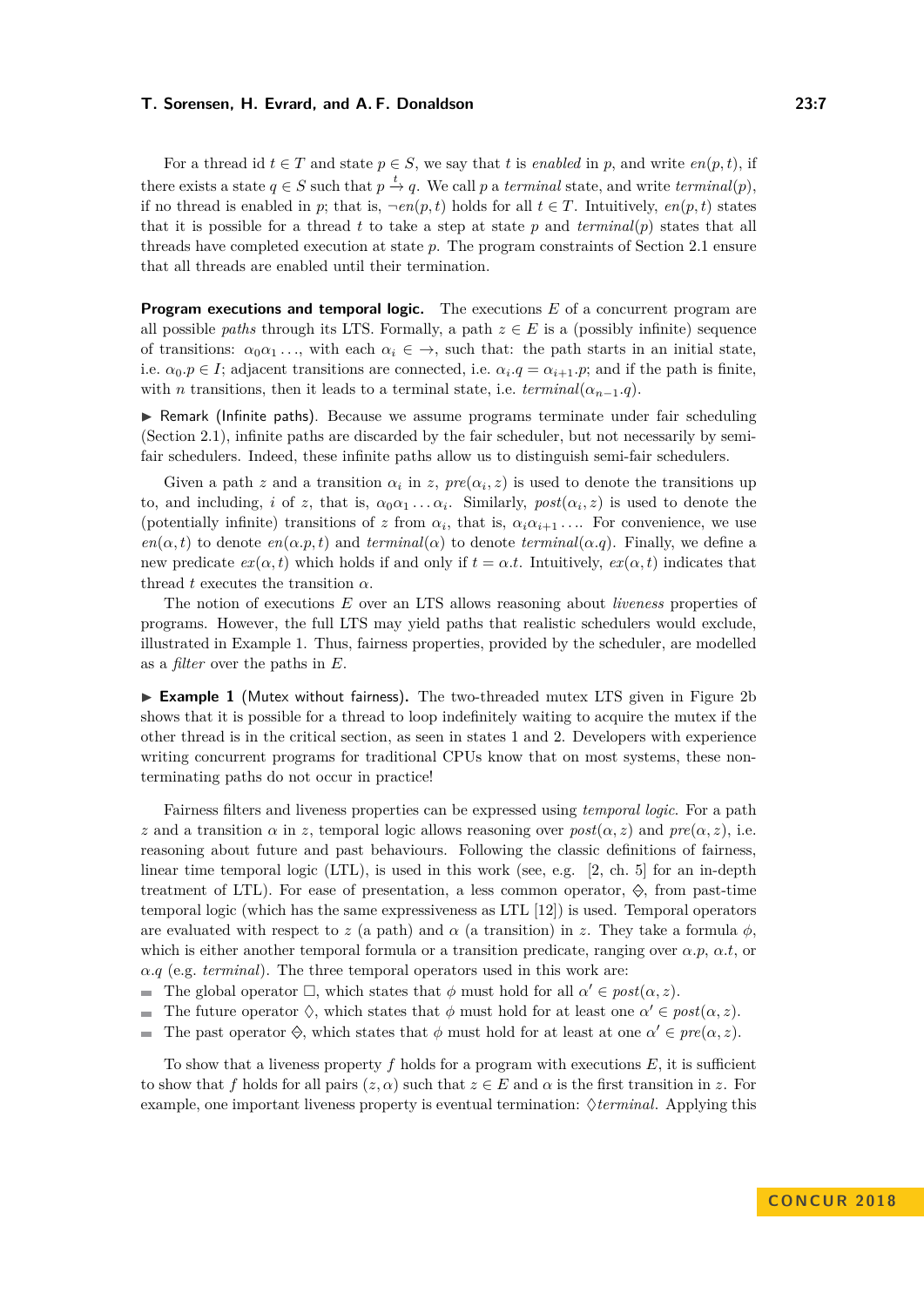#### **23:8 GPU Schedulers: How Fair Is Fair Enough?**

formula to the LTS of Figure [2b,](#page-5-0) a counter-example (i.e. a path that does not terminate) is easily found:  $0 \stackrel{1}{\rightarrow} 2$ ,  $(2 \stackrel{0}{\rightarrow} 2)$ <sup>ω</sup>. In this path, thread 0 loops indefinitely trying to acquire the mutex. Infinite paths are expressed using  $\omega$ -regular expressions [\[2,](#page-14-1) ch. 4.3].

However, many systems reliably execute mutex programs similar to Figure [2a.](#page-5-0) Such systems have *fair* schedulers, which do not allow the infinite paths described above. A fairness guarantee is expressed as a temporal predicate on paths and is used to filter out problematic paths before a liveness property, e.g. eventual termination, is considered.

<span id="page-7-1"></span>In this work, *weak fairness* [\[2,](#page-14-1) p. 258] is considered, which is typically expressed as:

$$
\forall t \in T : \Diamond \Box en(t) \implies \Box \Diamond ex(t) \tag{1}
$$

Recall that *en* and *ex* are both evaluated over a transition  $\alpha$  and a tid *t*. In this case, both predicates are partially evaluated with respected to a *t*. Intuitively, weak fairness states that if a thread *is able to* execute, then it will *eventually* execute.

► **Example 2** (Mutex with weak fairness). We now return to the task of proving termination for the LTS of Figure [2b.](#page-5-0) If the scheduler provides weak fairness, then we can discard all paths that do not satisfy the weak fairness definition. Namely, the two problematic paths are:  $0 \stackrel{1}{\rightarrow} 2$ ,  $(2 \stackrel{0}{\rightarrow} 2)^{\omega}$  and  $0 \stackrel{0}{\rightarrow} 1$ ,  $(1 \stackrel{1}{\rightarrow} 1)^{\omega}$ . Neither path satisfies weak fairness: in both cases the thread that can break the cycle is always enabled, yet it is not eventually executed once the infinite cycle begins. Thus, if executed on system which provides weak fairness, the program of Figure [2a](#page-5-0) is guaranteed to eventually terminate.

# <span id="page-7-0"></span>**3 Formalising semi-fairness**

We now detail our formalism for reasoning about fairness properties for semi-fair schedulers. Semi-fairness is parameterised by a thread predicate called the *thread fairness criterion*, or TFC. Intuitively, the TFC states a condition which, if satisfied by a thread *t*, guarantees fair execution for *t*.

Formally an execution is semi-fair with respect to a TFC if the following holds:

$$
\forall t \in T : \Diamond \Box (en(t) \land \mathit{TFC}(t)) \implies \Box \Diamond \mathit{ex}(t) \tag{2}
$$

The formula is similar to weak fairness (Eq. [1\)](#page-7-1), but in order for a thread *t* to be guaranteed eventual execution, not only must *t* be enabled, but the TFC for *t* must also hold. Semi-fairness for different schedulers, e.g. HSA and OBE, can be instantiated by using different TFCs, which in turn will yield different liveness properties for programs under these schedulers, e.g. as shown in Table [2.](#page-2-1)

The weaker the TFC is, the stronger the fairness condition is. Semi-fairness with the the weakest TFC, i.e. true, yields classic weak fairness. Conversely, semi-fairness with the strongest TFC, i.e. false, yields no fairness.

Formalising a specific notion of semi-fairness now simply requires a TFC. We illustrate this by defining TFCs to describe the semi-fair guarantees provided by the OBE and HSA GPU schedulers, introduced informally in Section [1.](#page-0-0)

**Formalising OBE semi-fairness.** The prose definition for the OBE scheduler fits this formalism nicely, as it describes the per-thread condition for fair scheduling: once a thread has been scheduled (i.e. executed an instruction), it will continue to be fairly scheduled. This is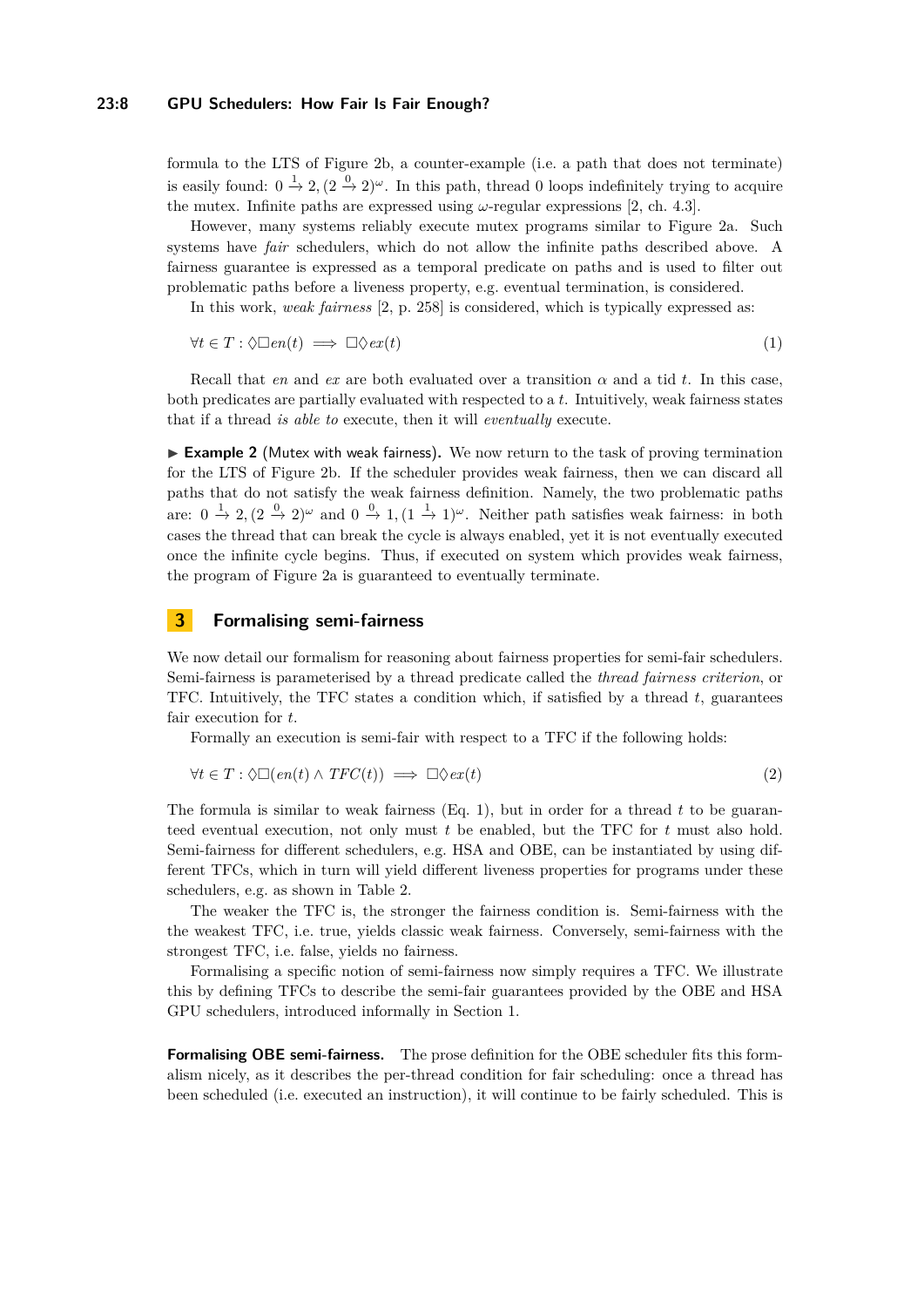straightforward to encode in a TFC using the  $\Diamond$  temporal logic operator (see Section [2.2\)](#page-6-1), which holds for a given predicate if that predicate has held at least once in the past. Thus the TFC for the OBE scheduler can be stated formally as follows:

$$
TFC_{OBE}(t) = \diamondsuit ex(t)
$$
\n(3)

**Formalising HSA semi-fairness.** A TFC for the HSA scheduler is less straightforward because the prose documentation is given in terms of relative allowed blocking behaviours, rather than in terms of thread-level fairness. Recall the definition from Section [1:](#page-0-0) thread B can block thread A if: "[thread] A comes after B in [thread] flattened id order" [\[8,](#page-15-2) p. 46]. Searching the documentation further, another snippet phrased closer to a TFC is found, stating [\[8,](#page-15-2) p. 28]: "[Thread]  $i + j$  might start after [thread] i finishes, so it is not valid for a [thread] to wait on an instruction performed by a later [thread]." We assume here that *j* refers to any positive integer. Because these prose documentation snippets do not discuss fairness explicitly, it is difficult to directly extract a TFC. We make a best-effort attempt following this reasoning: (1) if thread *i* is fairly scheduled, no thread with id greater than *i* is guaranteed to be fairly scheduled; and (2) threads that are not enabled (i.e. they have terminated) have no need to be fairly scheduled. Using these two points, we can derive a TFC for HSA: a thread is guaranteed to be fairly scheduled if there does not exist another thread that has a lower id and is enabled. Formally:

$$
TFC_{HSA}(t) = \neg \exists t' \in T : (t' < t) \land en(t')
$$
\n<sup>(4)</sup>

Although this TFC is somewhat removed from the prose snippets in the HSA documentation, this formal definition has value in enabling precise discussions about fairness. For example, we can increase confidence in our definition by showing that the idioms informally analysed in Section [1](#page-0-0) behave as expected; see Examples [3,](#page-8-1) [4](#page-8-0) and [6.](#page-13-0) Our formalism for HSA provides few progress guarantees, and as we discuss in Section [4,](#page-9-0) current GPUs appear to offer stronger guarantees than HSA. The HSA programming model may offer such weak guarantees to allow for a variety of devices to be targeted by this programming model and also to allow flexibility in future framework implementations.

<span id="page-8-1"></span>► Example 3 (Mutex with semi-fairness). Here we analyse the mutex LTS of Figure [2b](#page-5-0) under OBE and HSA semi-fairness guarantees. Recall the two problematic paths (causing starvation) are:  $0 \stackrel{0}{\rightarrow} 1$ ,  $(1 \stackrel{1}{\rightarrow} 1)$ <sup>ω</sup>. and  $0 \stackrel{1}{\rightarrow} 2$ ,  $(2 \stackrel{0}{\rightarrow} 2)$ <sup>ω</sup>

- **OBE**: In both problematic paths, one thread *t* acquires the mutex, and the other thread *t* spins indefinitely. However, thread *t* has executed an instruction (acquiring the mutex) and is thus guaranteed eventual execution under OBE; the problematic paths violate this guarantee as thread *t* never executes after it acquires. Therefore both paths are discarded, guaranteeing starvation-freedom for mutexes under OBE.
- **HSA**: The second problematic path:  $0 \stackrel{1}{\rightarrow} 2$ ,  $(2 \stackrel{0}{\rightarrow} 2)^{\omega}$ , cannot be discarded as thread 0 waits for thread 1 to release. Thread 1 does not have the lowest id of the enabled threads, thus there is no guarantee of eventual execution. Therefore starvation-freedom for mutexes cannot be guaranteed under HSA.

<span id="page-8-0"></span>▶ Example 4 (Producer-consumer with semi-fairness). Figure [3](#page-9-1) illustrates a two-threaded producer-consumer program. We use a new atomic instruction, load, which simply reads a value from memory (the return value is given on the LTS edges). Thread 0 produces a value via x0 and then spins, waiting to consume a value via x1. Thread 1 is similar, but with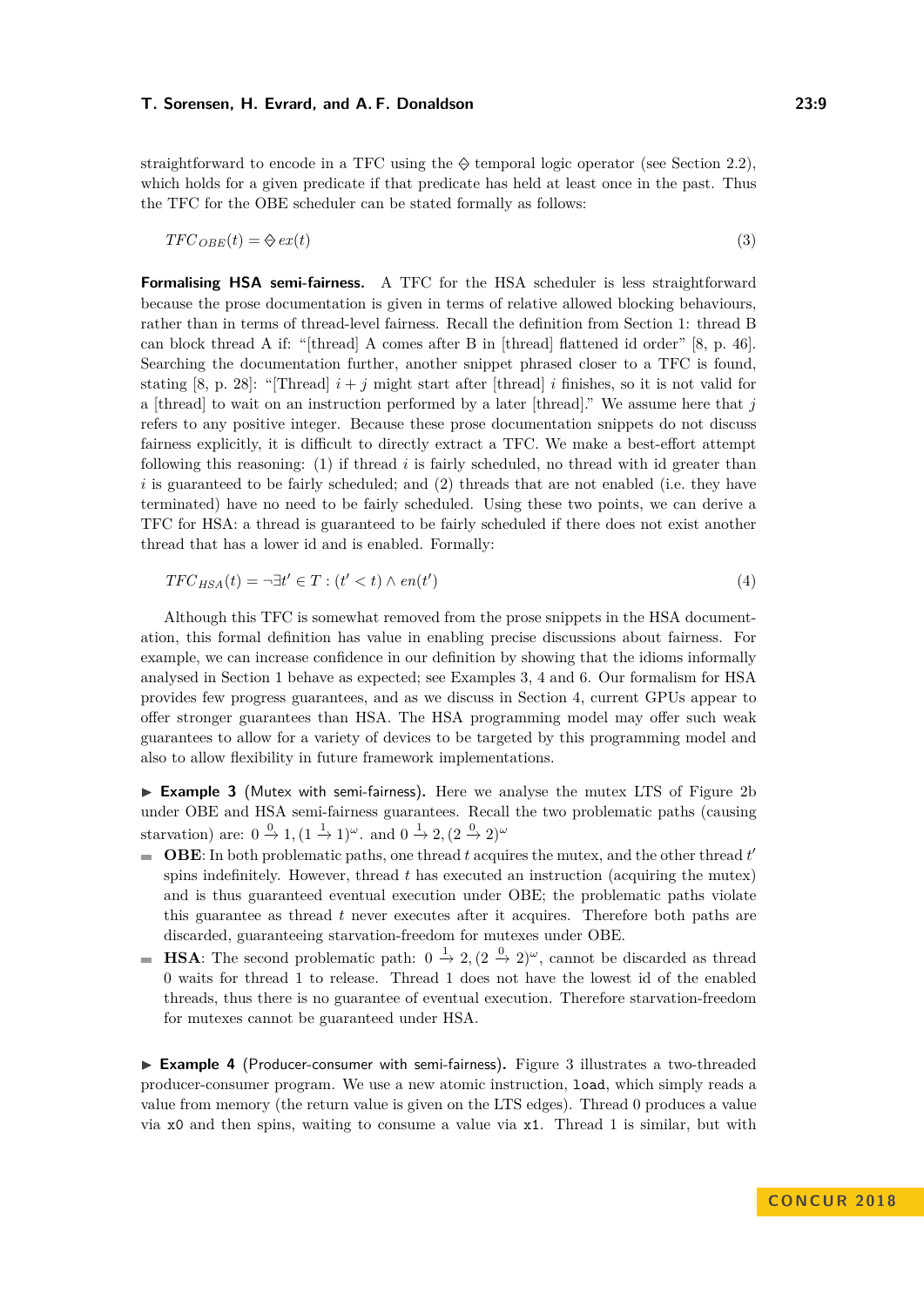<span id="page-9-1"></span>

**Figure 3** Two threaded PC idiom (a) code and (b) LTS. Omitting in (a) lines in gray and in (b) states and transitions in gray and dashed lines yields the one-way variant of this idiom.

the variables swapped. A subset of this program, omitting lines 4, 5, 8, and 9, shows the *one-way* producer-consumer idiom, where threads only consume from threads with lower ids, i.e., only thread 1 consumes from thread 0. The LTS for the one-way variant omits states 0, 1, 5, and 6 and the start state changes to state 2.

There are two problematic paths for the general test, in which one of the threads spins indefinitely waiting for the other thread to produce a value:  $0 \stackrel{0}{\rightarrow} 1$ ,  $(1 \stackrel{0}{\rightarrow} 1)$ <sup> $\omega$ </sup>, and  $0 \stackrel{1}{\rightarrow} 1$  $2, (2 \frac{1}{2})^{\omega}$ . For the one-way variant, there is one problematic path:  $(2 \frac{1}{2})^{\omega}$ . We now analyse this program under OBE and HSA semi-fairness.

- **OBE:** Consider the problematic path  $0 \stackrel{1}{\rightarrow} 2$ ,  $(2 \stackrel{1}{\rightarrow} 2)^{\omega}$ . Because thread 0 has not executed an instruction, OBE does not guarantee eventual execution for thread 0 and thus this path cannot be discarded. Similar reasoning shows that the problematic path for the one-way variant cannot be discarded either. Thus, neither general nor one-way producer consumer idioms are allowed under OBE.
- **HSA**: Consider the problematic path  $0 \stackrel{0}{\rightarrow} 1$ ,  $(1 \stackrel{0}{\rightarrow} 1)$ <sup> $\omega$ </sup>. Because thread 1 does not have  $\overline{\phantom{a}}$ the lowest id of the enabled threads, HSA does not guarantee eventual execution for thread 1 and this path cannot be discarded. On the other hand, consider the problematic path for the one-way variant:  $(2 \frac{1}{2} 2)^{\omega}$ . Because thread 0 has the lowest id of the enabled threads, HSA guarantees thread 0 will eventually execute, thus causing this path to be invalid. Therefore, general producer-consumer is not allowed under HSA, but one-way producer-consumer, following increasing order of thread ids, is allowed.

### <span id="page-9-0"></span>**4 Inter-workgroup synchronisation in the wild**

We now examine existing GPU applications to determine what scheduling guarantees they assume. This provides a basis for understanding (1) what scheduling guarantees are actually provided by existing GPUs, as these applications run without issues on current devices, and (2) the utility of schedulers, i.e. whether their fairness guarantees are exploited in current applications. We limit our exploration to GPU applications that use inter-workgroup synchronisation, and we perform a best-effort search through popular works in this domain. We manually examined the programs, searching for the idioms in Table [1,](#page-2-0) and relate them to the corresponding scheduler under which they are guaranteed to not starve.

**OBE programs.** We begin by looking at applications that assume guarantees from the OBE scheduler. The most prevalent example seems to be the occupancy-limited barrier (see Section [1\)](#page-0-0). That is, developers use a priori knowledge about how many threads can be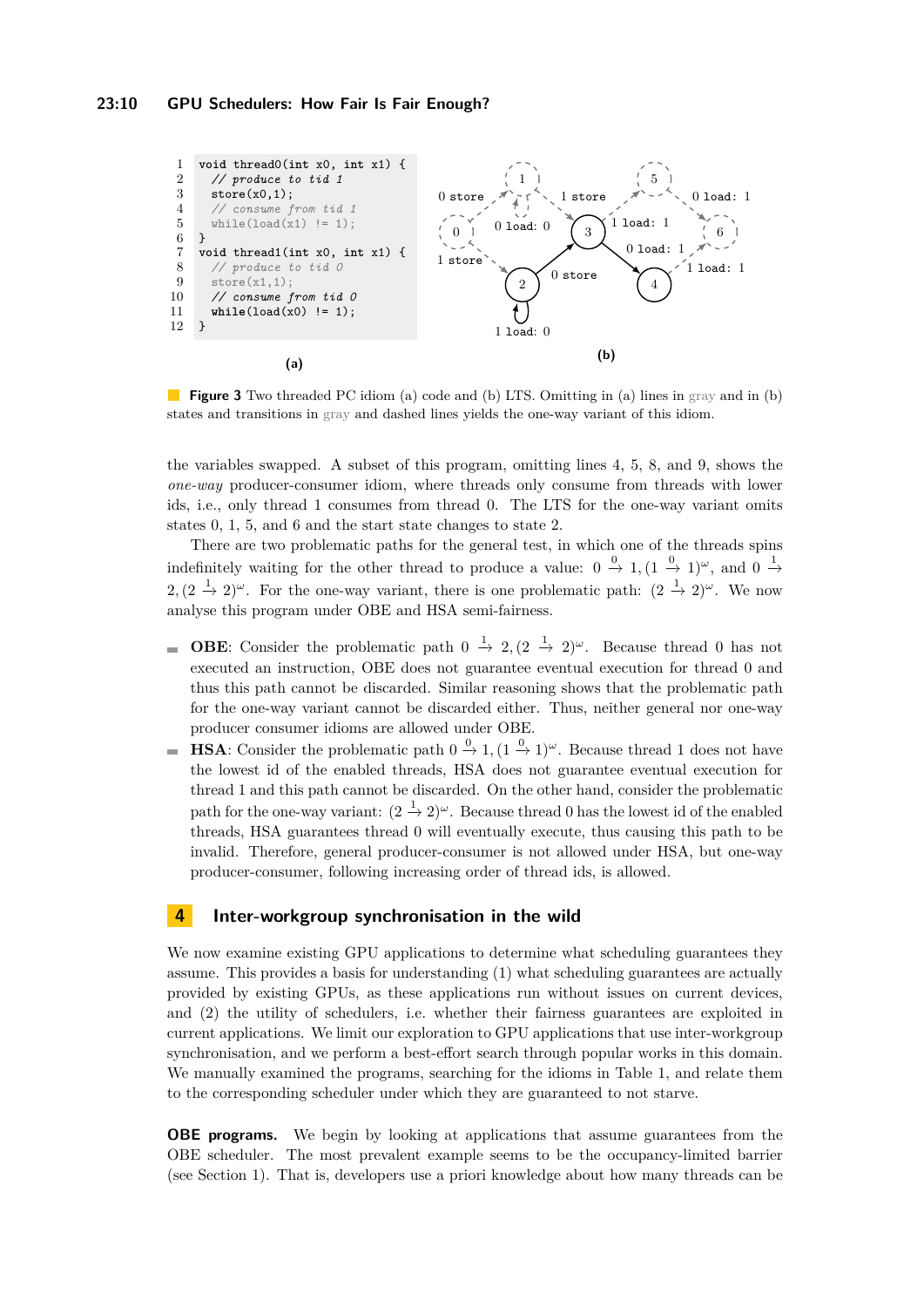simultaneously occupant on a given GPU, and only run the program with at most that many threads. The first work on such barriers is a 2010 paper by Xiao and Feng [\[22\]](#page-15-10). This work has many citations, many of which describe applications that use the barrier. Additionally, a barrier implementation following this work appears in the popular CUDA library CUB [\[14\]](#page-15-11). Thus, the OBE scheduler guarantees appear to be well-tested and useful on current GPUs.

In 2012, Kupta et al. present the *persistent thread model* [\[6\]](#page-15-12), which more clearly characterises the scheduling guarantees required by the Xiao and Feng Barrier and proposes work-stealing as a potential use case under this model. This work again, has many citations describing use cases. One such work-stealing application that requires OBE scheduling guarantees was published in a 2011 GPU programming cookbook *GPU Computing Gems* [\[9,](#page-15-13) ch. 35]. Recent interest in barriers appears in graph analytic applications (e.g. BFS, SSSP), where the 2016 IRGL application benchmark suite is reported to have competitive performance in this domain and uses both barriers and mutexes [\[17\]](#page-15-14).

**HSA programs.** We found only four applications that use the one-way PC idiom: two scan implementations, a sparse triangular solve (SpTRSV) application, and a sparse matrix vector multiplication (SpMV) application. While there are few applications in this category, we argue that they are important, as they appear in vendor-endorsed libraries.

The two scan applications, one found in the popular Nvidia CUB GPU library [\[14\]](#page-15-11) and the second presented in [\[23\]](#page-15-15), use a straightforward one-way PC idiom. Both scans work by computing workgroup-local scans on independent chunks of a large array. Threads compute chunks according to their thread id, e.g. thread 0 processes the first chunk. A thread *t* then passes its local sum to its immediate neighbour, thread *t*+1, who spins while waiting for this value. The neighbour factors in this sum and then passes an updated value to its neighbour, and so forth.

The SpMV application, presented in [\[5\]](#page-15-16), has several workgroups cooperate to calculate the result for a single row. Before any cooperation, the result must first be initialised, which is performed by the workgroup with the lowest id out of the cooperating workgroups. The other workgroups spin, waiting for the initialisation. This algorithm is implemented in the clSPARSE library [\[1\]](#page-14-2), a joint project between AMD and Vratis.

The SpTRSV application, presented in [\[13\]](#page-15-17), allows multiple producers to accumulate data to send to a consumer. However, in the triangular solver system, all producers will have lower ids than the relative consumers. Thus the PC idiom remains one-way.

<span id="page-10-0"></span>**OpenCL programs.** We also searched for applications that contain non-trivial inter-workgroup synchronisation and are non-blocking, and thus guaranteed starvation-freedom under any scheduler. By non-trivial synchronisation, we mean inter-workgroup interactions that cannot be achieved by a single atomic read-modify-write (RMW) instruction. While we found examples of non-blocking data-structures (e.g. in the work-stealing example of [\[9,](#page-15-13) ch. 35]), the top level loop was blocking as threads without work waited on other threads to complete work. Interestingly, we found only one application that appeared to be globally nonblocking: a reduction application in the CUDA SDK [\[16\]](#page-15-18), called threadFenceReduction, in which the final workgroup to finish local computations also does a final reduction over all other local computations.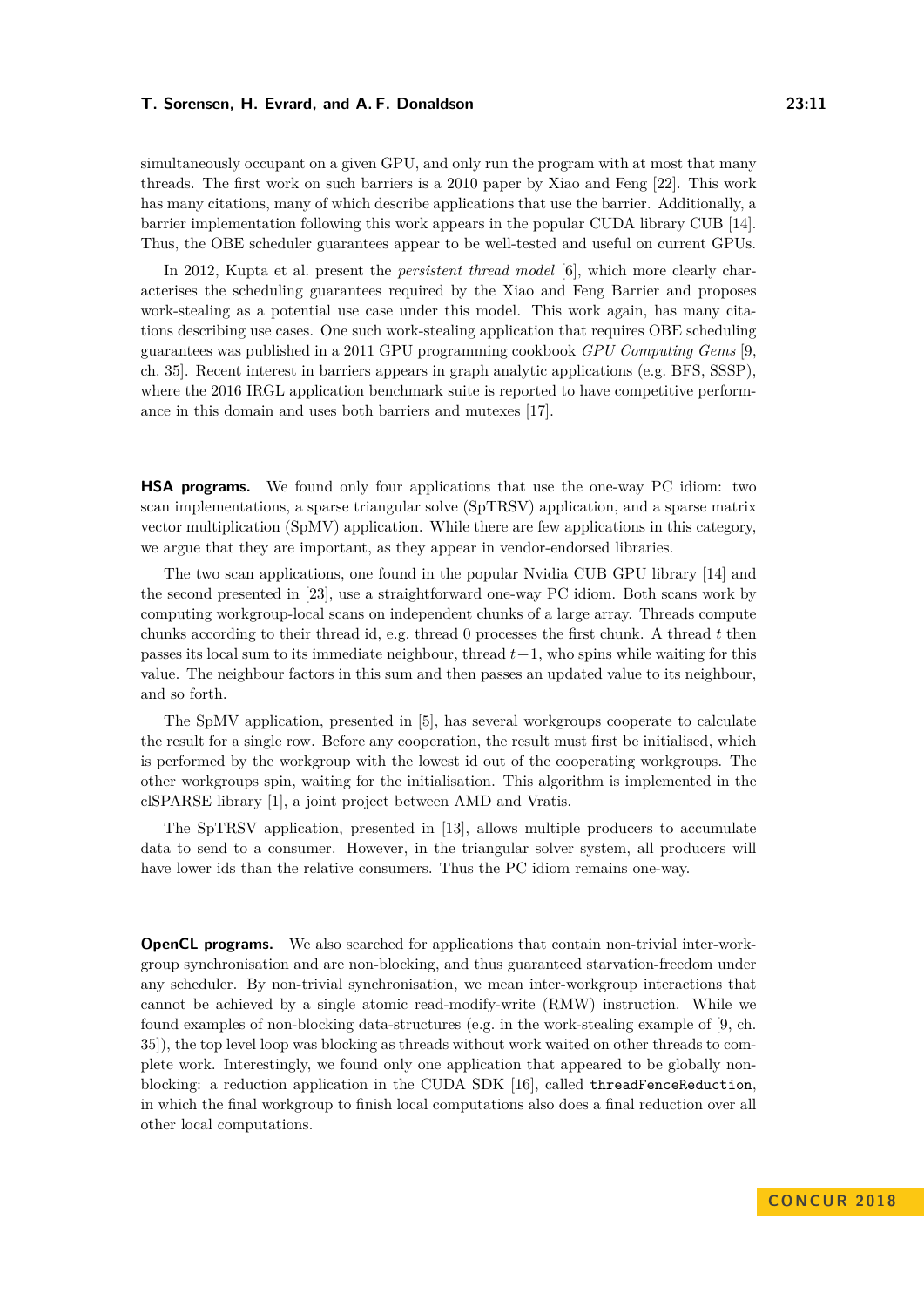#### **23:12 GPU Schedulers: How Fair Is Fair Enough?**

# <span id="page-11-0"></span>**5 Unified GPU semi-fairness.**

The exploration of applications in Section [4](#page-9-0) shows that there are current applications that rely on either HSA or OBE guarantees, and that these applications run without starvation on current GPUs. Hence, it appears that current GPUs provide stronger fairness guarantees than either HSA or OBE describe. In this section, we propose new semi-fairness guarantees that unify HSA and OBE guarantees, and as such, potentially provide a more accurate description of current GPUs scheduling guarantees.

**HSA+OBE semi-fairness.** A straightforward approach to create a unified fairness property from two existing semi-fair properties is to create a new TFC defined as the disjunction of the two existing TFCs. Thus, threads guaranteed fairness under either existing scheduler are guaranteed fairness under the unified scheduler. We can do this with the HSA and OBE semi-fair schedulers to create a new unified semi-fairness condition, called HSA+OBE, i.e.,

$$
TFC_{HSA+OBE}(t) = TFC_{HSA}(t) \lor TFC_{OBE}(t)
$$
\n
$$
(5)
$$

Thinking about the set of programs for which a scheduler guarantees starvation-freedom, let *PHSA* be the set of programs allowed under HSA, with *POBE* and *PHSA*+*OBE* defined similarly. We note that  $P_{HSA} \cup P_{OBE} \subset P_{HSA+OBE}$ ; that is, there are programs in  $P_{HSA+OBE}$ that are neither in *PHSA* nor *POBE*. For example, consider a program that uses one-way producer-consumer synchronisation and also a mutex. This program is not allowed under the OBE or HSA scheduler in isolation, but is allowed under the semi-fair scheduler defined as their disjunction. However, this idiom combination seems contrived as the applications discussed in Section [4](#page-9-0) that exploit the one-way PC idiom do not require mutexes.

**LOBE semi-fairness.** The HSA+OBE fairness guarantees are useful for reasoning about existing applications, but these guarantees do not seem like they would naturally be provided by a system scheduler implementation. Namely, HSA+OBE guarantees fairness to (1) the thread with the lowest id that has not terminated (thanks to HSA) and (2) threads that have taken an execution step (thanks to OBE). For example, it might allow relative fair scheduling only between threads 0, 23, 29, and 42, if they were scheduled at least once in the past. Thus, HSA+OBE allows for "gaps", where threads with relative fairness do not have contiguous ids. We believe a more intuitive scheduler would guarantee that threads with relative fairness have contiguous ids.

Given these intuitions, we describe a new semi-fair guarantee, which we call *LOBE* (linear occupancy-bound execution). Similar to OBE, LOBE guarantees fair scheduling to any thread that has taken a step. Additionally, LOBE guarantees fair scheduling to any thread  $t$  if another thread  $t'$  (1) has taken a step, and (2) has an id greater than or equal to *t* (hence the word *linear*). Formally, the LOBE TFC can be written:

$$
TFC_{LOBE}(t) = \exists t' \in T : \diamondsuit ex(t') \wedge t' \ge t
$$
\n
$$
(6)
$$

We will now show that LOBE is a unified scheduler, i.e. any program allowed under HSA or OBE is allowed under LOBE. It is sufficient to show that  $TFC_{OBE} \implies TFC_{LOBE}$  and  $TFC_{HSA} \implies TFC_{LOBE}$ . First, we consider  $TFC_{OBE} \implies TFC_{LOBE}$ : this is trivial as the comparison check in  $TFC_{LOBE}$  includes equality, thus any thread that has taken a step is guaranteed to be fairly scheduled.

Considering now  $TFC_{HSA} \implies TFC_{LOBE}$ : we first recall a property of executions from Section [2.2,](#page-6-1) namely that an execution either ends in a state where all threads have terminated, or it is infinite. Thus, at an arbitrary non-terminal point in an execution, some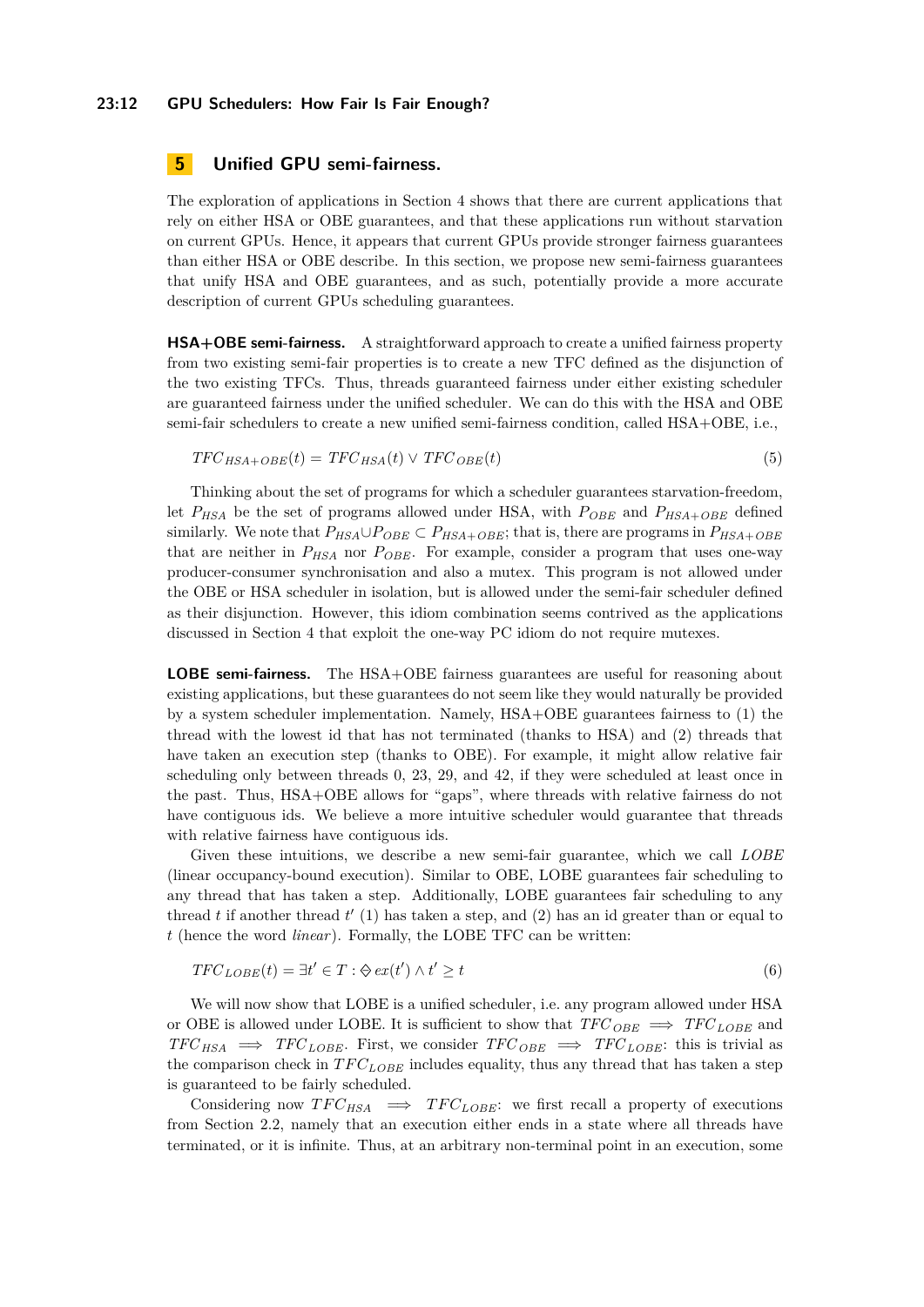thread *t* must take a step. If *t* has the lowest id of the enabled threads, then both LOBE and HSA guarantee that *t* will be fairly executed. If *t* does not have the lowest id of the enabled threads, then LOBE guarantees that *all* threads with lower ids than *t* will be fairly executed, including the thread with the lowest id of the enabled threads, thus satisfying the fairness constraint of HSA.

# <span id="page-12-0"></span>**5.1 LOBE discovery protocol**

Because the  $TFC_{HSA+OBE}$  is defined as the disjunction of  $TFC_{HSA}$  and  $TFC_{OBE}$ , the reasoning in Section [5](#page-11-0) is sufficient to show that LOBE fairness guarantees are at least as strong as HSA+OBE. A practical GPU program is now discussed for which correctness relies on the stronger guarantees provided by LOBE compared to HSA+OBE. This example shows that (1) LOBE guarantees are strictly stronger than HSA+OBE, and (2) fairness guarantees exclusive to LOBE can be useful in GPU applications.

Our example is a modified version of the discovery protocol from [\[20\]](#page-15-3), which dynamically discovers threads that are guaranteed to be co-occupant, and are thus guaranteed relative fairness by OBE. The protocol works using a virtual *poll*, in which threads have a short time window to indicate, using shared memory, that they are co-occupant. The protocol acts as a filter: discovered co-occupant threads execute a program, and undiscovered threads exit without performing any meaningful computation. Because only co-occupant threads execute the program, OBE guarantees that blocking idioms such as barriers can be used reliably.

GPU programs are often data-parallel, and threads use their ids to efficiently partition arrays; thus having contiguous ids is vital. Because OBE fairness does not consider thread ids, in order to provide contiguous ids, the discovery protocol dynamically assigns *new* ids to discovered threads. While functionally this approach is sound, there are two immediate drawbacks: (1) programs must be written using new thread ids, which can require intrusive changes, and (2) the native thread id assignment on GPUs may be optimised by the driver for memory accesses in data-parallel programs; using new ids would forgo these optimisations. Exploiting the scheduling guarantees of LOBE, we modify the discovery protocol to preserve native thread ids and also ensuring contiguous ids.

 $\triangleright$  **Example 5** (thread ids and data locality). It is possible that the protocol discovers four threads (with tids 2-5) and creates the following mapping for their new dynamic ids:  $\{5 \rightarrow$  $(0)$ ,  $(2 \rightarrow 1)$ ,  $(3 \rightarrow 3)$ ,  $(4 \rightarrow 4)$ . The GPU runtime might have natively assigned threads 2 and 3 to one processor (often called a compute unit on GPUs) and threads 4 and 5 to another. Because these compute units often have caches, data-locality between threads on the same compute unit could offer performance benefits [\[21\]](#page-15-19). In data-parallel programs, there is often data-locality between threads with consecutive ids. Thus, in our example mapping, the (native) threads, 2 and 5 could not exploit data locality, as their new ids are consecutive, but their native ids are not.

While it may seem straightforward to remap the ids of discovered threads to facilitate data locality, as is done in [\[21\]](#page-15-19), we note that this depends on the ability to query the physical core id of a thread. Nvidia provides this functionality in CUDA, which is exploited in [\[21\]](#page-15-19), but OpenCL offers no support for such a feature. Thus, the relation between thread ids and data locality is hidden by the OpenCL framework. We assume the natively assigned ids take data locality into account and that dynamically assigned ids might not be as efficient.

We show the algorithm for the discovery protocol in Algorithm [1.](#page-13-1) The changes we make to exploit LOBE guarantees are indicated by  $\hat{d}$  ashed boxes<sup> $\hat{d}$ </sup> for removed code and solid boxes for added code. We first describe the original protocol. The algorithm has two phases, both protected by the mutex *m*. The first phase is the *polling phase* (lines 2-10), where threads are able to indicate that they are currently occupant (i.e. executing). The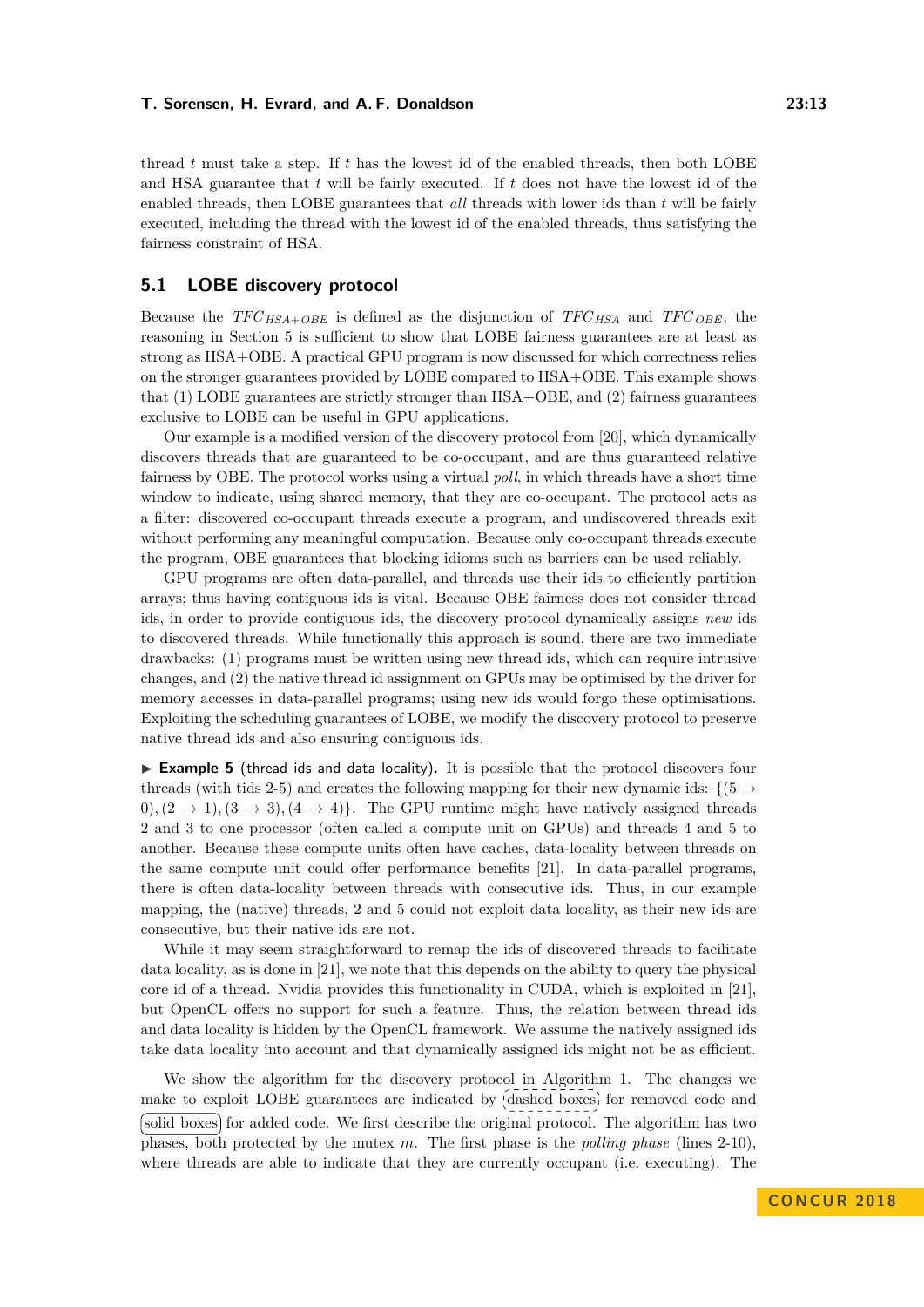code in  $d$  dashed boxes, and adds the code in solid boxes 1: **function** Discovery\_protocol(*open, count, id*\_*map, m*) 2: Lock(*m*) 3: **if**  $open[\vee (tid < count)]$  **then** 4:  $id\_map[tid] \leftarrow count$ 5:  $\{count \leftarrow count + 1\}$ 6:  $\{count \leftarrow max(count, tid + 1)\}$ 7:  $\overline{\text{Unlock}(m)}$ 8: **else** 9: Unlock(*m*) 10: **return** *F alse* 11: Lock(*m*) 12: **if** *open* **then** 13:  $open \leftarrow False$ 14: Unlock(*m*) 15: **return**  $True$ discovery protocol  $\uparrow$   $\rightarrow$  (0)  $\rightarrow$   $\rightarrow$  (1)  $\rightarrow$   $\rightarrow$  (2)  $\rightarrow$   $\rightarrow$  (3) *all threads can leave barrier* 0 wait  $\left( \begin{array}{cc} 0 & 0 \\ 0 & 2 \end{array} \right)$  $\begin{pmatrix} 0 & \text{array}{c} \\ 0 & \text{array}{c} \end{pmatrix}$   $\begin{pmatrix} 2 & \text{array}{c} \\ 2 & \text{array}{c} \end{pmatrix}$  1 arrive

<span id="page-13-1"></span>**Algorithm 1** Occupancy discovery protocol. Applying LOBE optimisation removes the

<span id="page-13-2"></span>**Figure 4** Sub-LTS of a barrier, with an optional discovery protocol preamble.

*open* shared variable is initialised to true to indicate that the poll is open. A thread first checks whether the poll is open (line 3). If so, then the thread marks itself as discovered; this involves obtaining a new id (line 4) and incrementing the number of discovered threads, via the shared variable *count* (line 5). The thread can then continue to the closing phase (starting line 11). If the poll was not open, the thread indicates that it was not discovered by returning false (lines 8-10). In the closing phase, a thread checks to see if the poll is open; if so, the thread closes the poll and no other threads can be discovered at this point (lines 12-13). All threads who enter the closing phase have been discovered to be co-occupant, thus they return true (line 15). The number of discovered threads will be stored in *count*.

We can optimise this protocol by exploiting fairness guarantees of LOBE. In particular, because LOBE guarantees that threads are fairly scheduled in contiguous id order, the protocol can allow a thread with a higher id to *discover* all threads with lower ids. As a result, threads are able to keep their native ids, although the number of discovered threads is still dynamic. The optimisation to the discovery protocol is simple: first the *id*\_*map*, which originally mapped threads to their new dynamic ids is not needed (lines 1 and 4). Next, the number of discovered threads is no longer based on how many threads were observed to poll, but rather on the highest id of the discovered threads (line 6). Finally, even if the poll is closed, a thread entering the poll may have been discovered by a thread with a higher id; this is now reflected by each thread comparing its id with *count* (line 3). In Example [6,](#page-13-0) we show that a barrier prefaced by the LOBE optimised protocol is not allowed under HSA+OBE guarantees, and thus illustrate that LOBE fairness guarantees are strictly stronger than HSA+OBE.

<span id="page-13-0"></span>► Example 6 (Barriers under semi-fairness). We now analyse the behaviour of barriers, with optional discovery protocols, under our semi-fair schedulers. Figure [4](#page-13-2) shows a subset of an LTS for a barrier idiom that synchronises three threads with tids 0, 1, and 2. For the sake of clarity, instead of using atomic actions that correspond to concrete GPU atomic instructions, we use abstract instructions arrive and wait, which correspond to a thread marking its arrival at the barrier and a thread waiting at the barrier, respectively.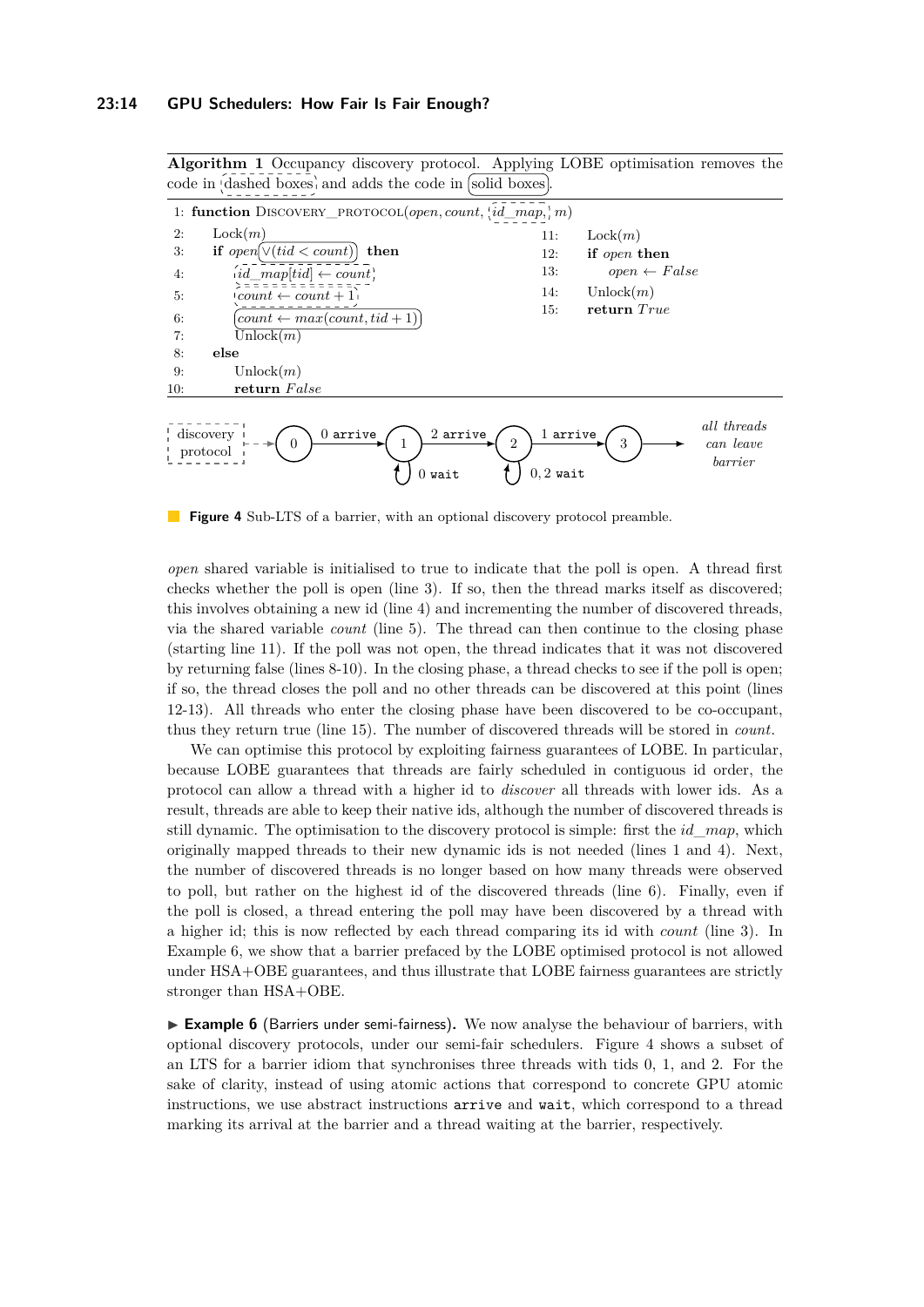The sub-LTS shows one possible interleaving of threads arriving at the barrier, in the order 0, 1, 2. The final thread to arrive (thread 1) allows all threads to leave. The sub-LTS shows the various spin-waiting scenarios that can occur in a barrier at states 1 and 2. A discovery protocol can optionally be used before the barrier synchronisation.

We analyse the sub-LTS using the LOBE optimised discovery protocol (Section [5.1\)](#page-12-0) here. A similar analysis for the general barrier and original discovery protocol is done in Appendix [A.](#page-16-1) Recall that the LOBE discovery protocol discovers a thread if it has seen a step from a thread with an equal or greater id. In our example with three threads, the fewest behaviours the protocol is guaranteed to have seen is a step by thread 2, denoted:  $DP \stackrel{2}{\rightarrow} 0$ .

- **HSA+OBE**: consider the starvation path:  $DP \stackrel{2}{\rightarrow} 0, 0 \stackrel{0}{\rightarrow} 1, 1 \stackrel{0}{\rightarrow} 2, (2 \stackrel{0}{\rightarrow} 2, 2 \stackrel{2}{\rightarrow} 2)^\omega$ . This path cannot be disallowed by HSA+OBE as at state 2, HSA+OBE guarantees fair scheduling for the thread with the lowest id (thread 0) and any threads that have taken a step (threads 0 and 2). This path requires fair execution from thread 1 to break the starvation loop. Thus, barrier synchronisation using the LOBE discovery protocol is not allowed under HSA+OBE.
- **LOBE**: The above starvation path is disallowed by LOBE, as LOBE guarantees fair execution for any thread *t* that has executed *and* any thread with a lower id than *t*. Thus, at state 0, the LOBE discovery protocol has observed a step from thread 2, we are guaranteed fair scheduling for threads 2, 1, and 0. Thus barriers with LOBE discovery protocol are allowed under LOBE.

# **6 Conclusion**

While general purpose usage of GPUs is on the rise, current GPU programming models provide loose scheduling fairness guarantees in English prose. In practice, GPUs feature *semi-fair* schedulers. Our goal is to clarify the fairness guarantees that GPU programmers can rely on, or at least the ones they assume. To this aim, we have introduced a formalism that combines the classic weak fairness with a thread fairness criterion (TFC), enabling fairness to be specified at a per-thread level. We have illustrated this formalism by defining the TFC for HSA (from its specification) and OBE (from its description based on empirical evidence) and by reasoning with such TFCs on three classic concurrent programming idioms: barrier, mutex and producer-consumer.

We notice that while some popular existing GPU programs rely on either HSA or OBE guarantees, these two models are not comparable, hence current GPUs must support stronger guarantees that neither HSA nor OBE entirely capture. Our formalism lets easily combine the TFCs of HSA and OBE to define the HSA+OBE scheduler; and we additionally craft the LOBE scheduler which offers slightly stronger fairness guarantees than HSA+OBE. We illustrate that LOBE guarantees can be useful by showing a GPU protocol optimisation for which other GPU semi-fair schedulers do not guarantee starvation-freedom, but LOBE does.

#### **References**

<span id="page-14-2"></span>**1** clSPARSE. Retrieved June 2018 from <https://github.com/clMathLibraries/clSPARSE>.

<span id="page-14-0"></span>**3** Blaise Barney. POSIX threads programming: Condition variables. (visited January 2018). URL: <https://computing.llnl.gov/tutorials/pthreads/#ConditionVariables>.

<span id="page-14-1"></span>**<sup>2</sup>** Christel Baier and Joost-Pieter Katoen. *Principles of Model Checking*. The MIT Press, 2008.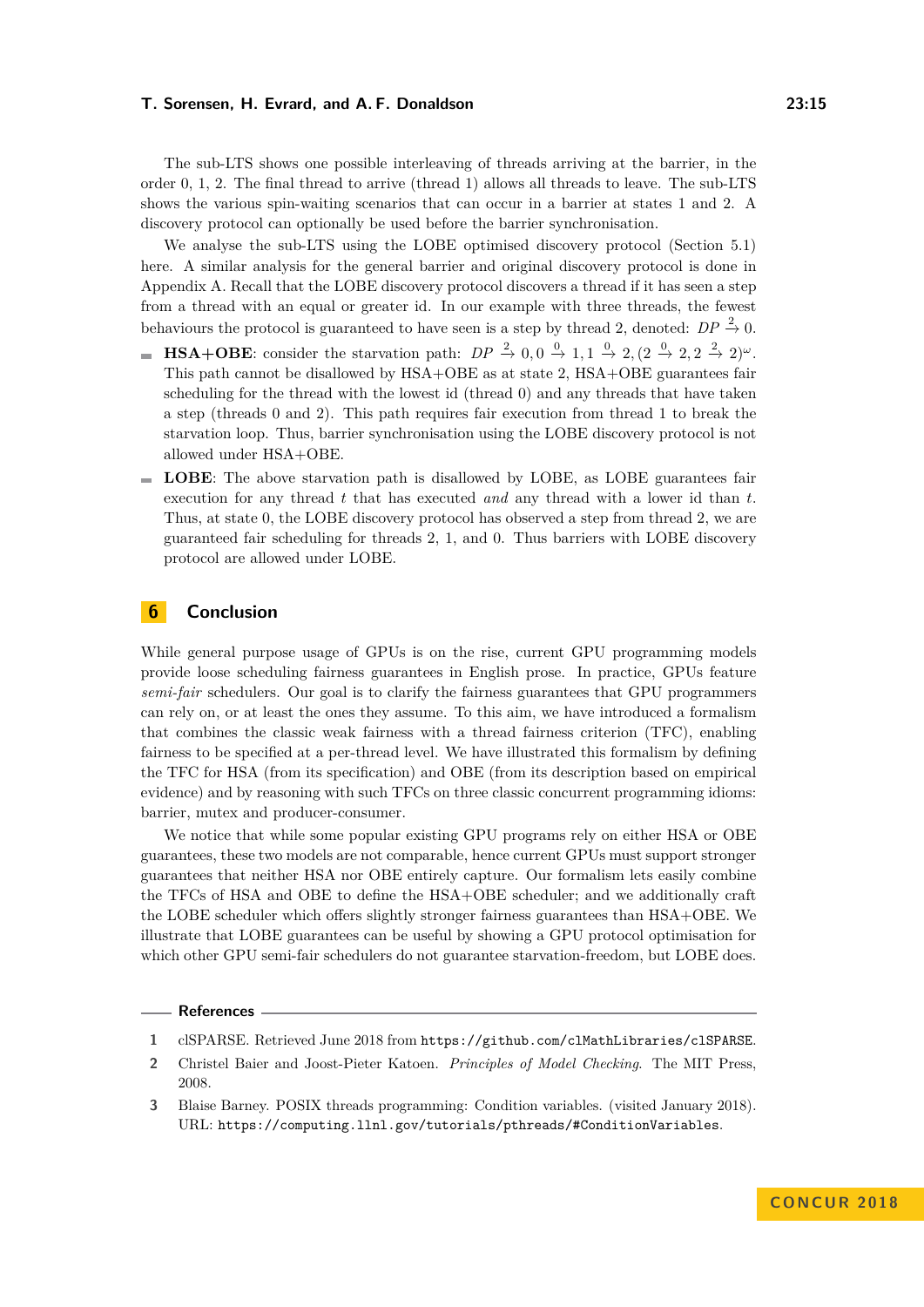#### **23:16 GPU Schedulers: How Fair Is Fair Enough?**

- <span id="page-15-7"></span>**4** Adam Betts, Nathan Chong, Alastair F. Donaldson, Jeroen Ketema, Shaz Qadeer, Paul Thomson, and John Wickerson. The design and implementation of a verification technique for gpu kernels. *TOPLAS*, 37(3):10:1–10:49, 2015.
- <span id="page-15-16"></span>**5** M. Daga and J. L. Greathouse. Structural agnostic SpMV: Adapting CSR-adaptive for irregular matrices. In *HiPC*, pages 64–74. IEEE, 2015.
- <span id="page-15-12"></span>**6** Kshitij Gupta, Jeff Stuart, and John D. Owens. A study of persistent threads style GPU programming for GPGPU workloads. In *InPar*, pages 1–14, 2012.
- <span id="page-15-8"></span>**7** Maurice Herlihy and Nir Shavit. *The Art of Multiprocessor Programming*. Morgan Kaufmann Publishers Inc., 2008.
- <span id="page-15-2"></span>**8** HSA Foundation. HSA programmer's reference manual: HSAIL virtual ISA and programming model, compiler writer, and object format (BRIG). (rev 1.1.1), March 2017. URL: <http://www.hsafoundation.com/standards/>.
- <span id="page-15-13"></span>**9** Wen-mei W. Hwu. *GPU Computing Gems Jade Edition*. Morgan Kaufmann, 2011.
- <span id="page-15-4"></span>**10** Khronos Group. The OpenCL C specification version 2.0 (rev. 33), May 2017. URL: <https://www.khronos.org/registry/OpenCL/specs/opencl-2.0-openclc.pdf>.
- <span id="page-15-0"></span>**11** Khronos Group. The OpenCL specification version: 2.2 (rev. 2.2-7), May 2018. URL: <https://www.khronos.org/registry/OpenCL/specs/opencl-2.2.pdf>.
- <span id="page-15-9"></span>**12** Orna Lichtenstein, Amir Pnueli, and Lenore Zuck. The glory of the past. In *Logics of Programs*, pages 196–218. Springer Berlin Heidelberg, 1985.
- <span id="page-15-17"></span>**13** Weifeng Liu, Ang Li, Jonathan Hogg, Iain S. Duff, and Brian Vinter. A synchronizationfree algorithm for parallel sparse triangular solves. In *Euro-Par*, pages 617–630. Springer, 2016.
- <span id="page-15-11"></span>**14** Nvidia. CUB. (visited January 2018). URL: <http://nvlabs.github.io/cub/>.
- <span id="page-15-1"></span>**15** Nvidia. CUDA C programming guide, version 9.1, January 2018. URL: [http://docs.](http://docs.nvidia.com/cuda/pdf/CUDA_C_Programming_Guide.pdf) [nvidia.com/cuda/pdf/CUDA\\_C\\_Programming\\_Guide.pdf](http://docs.nvidia.com/cuda/pdf/CUDA_C_Programming_Guide.pdf).
- <span id="page-15-18"></span>**16** Nvidia. CUDA Code Samples, 2018. URL: [https://developer.nvidia.com/](https://developer.nvidia.com/cuda-code-samples) [cuda-code-samples](https://developer.nvidia.com/cuda-code-samples).
- <span id="page-15-14"></span>**17** Sreepathi Pai and Keshav Pingali. A compiler for throughput optimization of graph algorithms on GPUs. In *OOPSLA*, pages 1–19, 2016.
- <span id="page-15-6"></span>**18** Tyler Sorensen and Alastair F. Donaldson. Exposing errors related to weak memory in GPU applications. In *PLDI*, pages 100–113. ACM, 2016.
- <span id="page-15-5"></span>**19** Tyler Sorensen and Alastair F. Donaldson. The hitchhiker's guide to cross-platform OpenCL application development. In *IWOCL*, pages 2:1–2:12, 2016.
- <span id="page-15-3"></span>**20** Tyler Sorensen, Alastair F. Donaldson, Mark Batty, Ganesh Gopalakrishnan, and Zvonimir Rakamaric. Portable inter-workgroup barrier synchronisation for GPUs. In *OOPSLA*, pages 39–58, 2016.
- <span id="page-15-19"></span>**21** Bo Wu, Guoyang Chen, Dong Li, Xipeng Shen, and Jeffrey Vetter. Enabling and exploiting flexible task assignment on GPU through SM-centric program transformations. In *ICS*, pages 119–130. ACM, 2015.
- <span id="page-15-10"></span>**22** Shucai Xiao and Wu-chun Feng. Inter-block GPU communication via fast barrier synchronization. In *IPDPS*, pages 1–12, 2010.
- <span id="page-15-15"></span>**23** Shengen Yan, Guoping Long, and Yunquan Zhang. Streamscan: Fast scan algorithms for GPUs without global barrier synchronization. In *PPoPP*, pages 229–238. ACM, 2013.